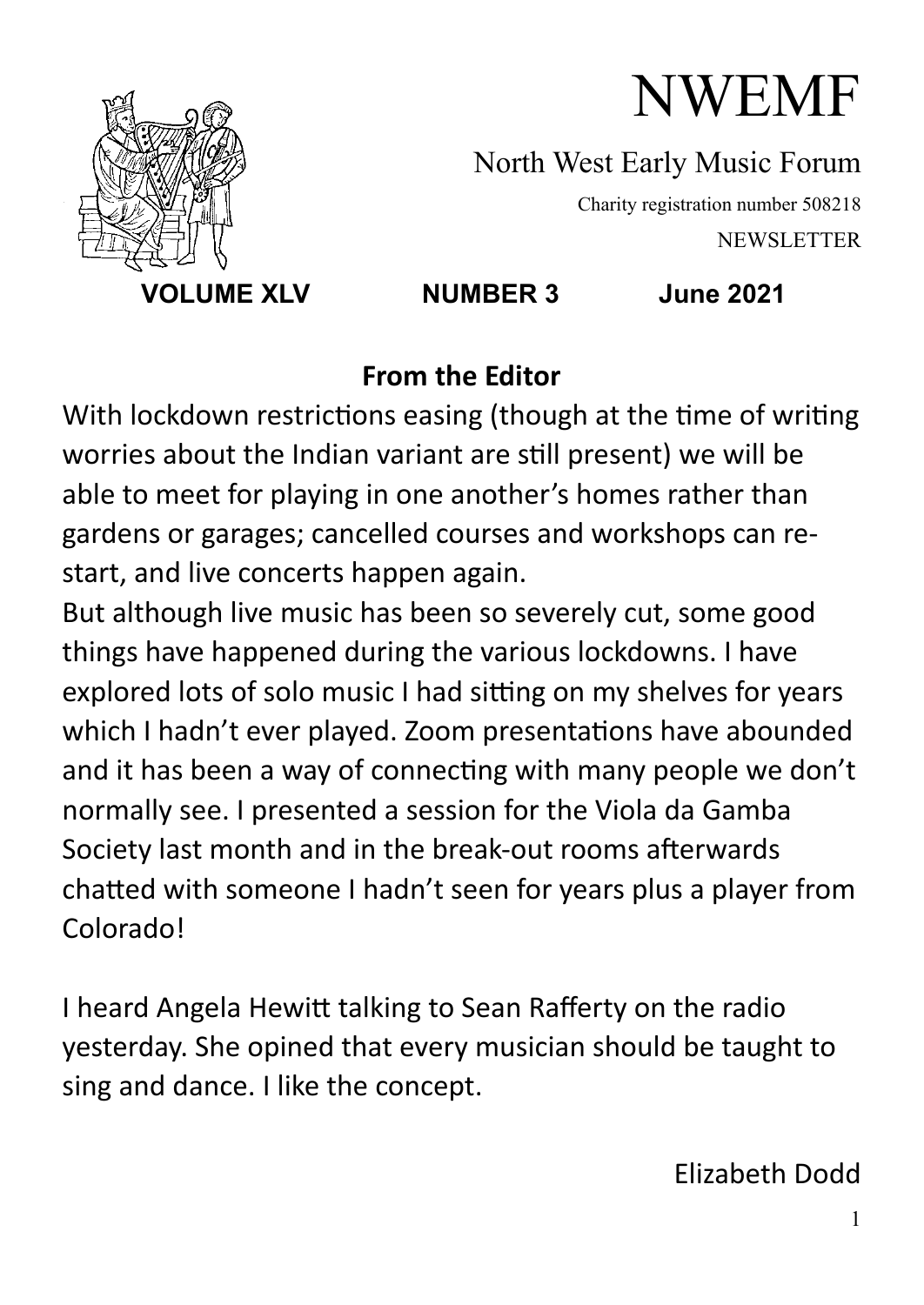#### **THE COMMITTEE**

#### **PRESIDENTS**

Roger Wilkes, 45 Woods Road, Hartford, Cheshire, CW8 1SF. 01606 75738, [mostlymusic@btinternet.com](mailto:mostlymusic@btinternet.com) 

David Allen, Pistyll, Mountain Road, Cilcain, Flintshire CH7 5PB. 01352 740971. [allen.david165@gmail.com](mailto:allen.david165@gmail.com)

**VICE-PRESIDENT** Andrew Mayes, 52, Woking Road, Cheadle Hulme, Cheadle, Cheshire SK8 6NU. 0161 485 6477.

**CHAIRMAN** David Love**,** 6 Langdale Road, Sale, Cheshire, M334EN 07722759314 (preferred) and 0161 917 5676: [dj.love@icloud.com](mailto:dj.love@icloud.com)

**SECRETARY** John Huthnance, 53 Upland Road, Upton, Wirral CH49 6LW. 0151 677 9664. [jmh@noc.ac.uk](mailto:jmh@noc.ac.uk)

**TREASURER** Martin Steward, 42 Everett Road, Withington, Manchester M20 3DZ. 07920 111665. martin.steward@me.com

**NEWSLETTER EDITOR** Elizabeth Dodd, Brook Cottage, Burton Road, Holme, Cumbria LA6 1QN 01524 781601 [elizabethdoddviol@gmail.com](mailto:elizabethdoddviol@gmail.com)

**MEMBERSHIP SECRETARY** Bob Foster,25 Newlands Drive, Wilmslow, SK9 6BT. 01625 528133. [fosterrobert@ymail.com](mailto:fosterrobert@ymail.com)

**WEBMASTER** David Allen [allen.david165@gmail.com](mailto:allen.david165@gmail.com)

**COMMITTEE** Tim Gannicliffe, Elizabeth Silman, Peter Syrus, Jenny **Walsh** 

**Websites: [www.nwemf.org](http://www.nwemf.org) <https://www.facebook.com/NWEMF>**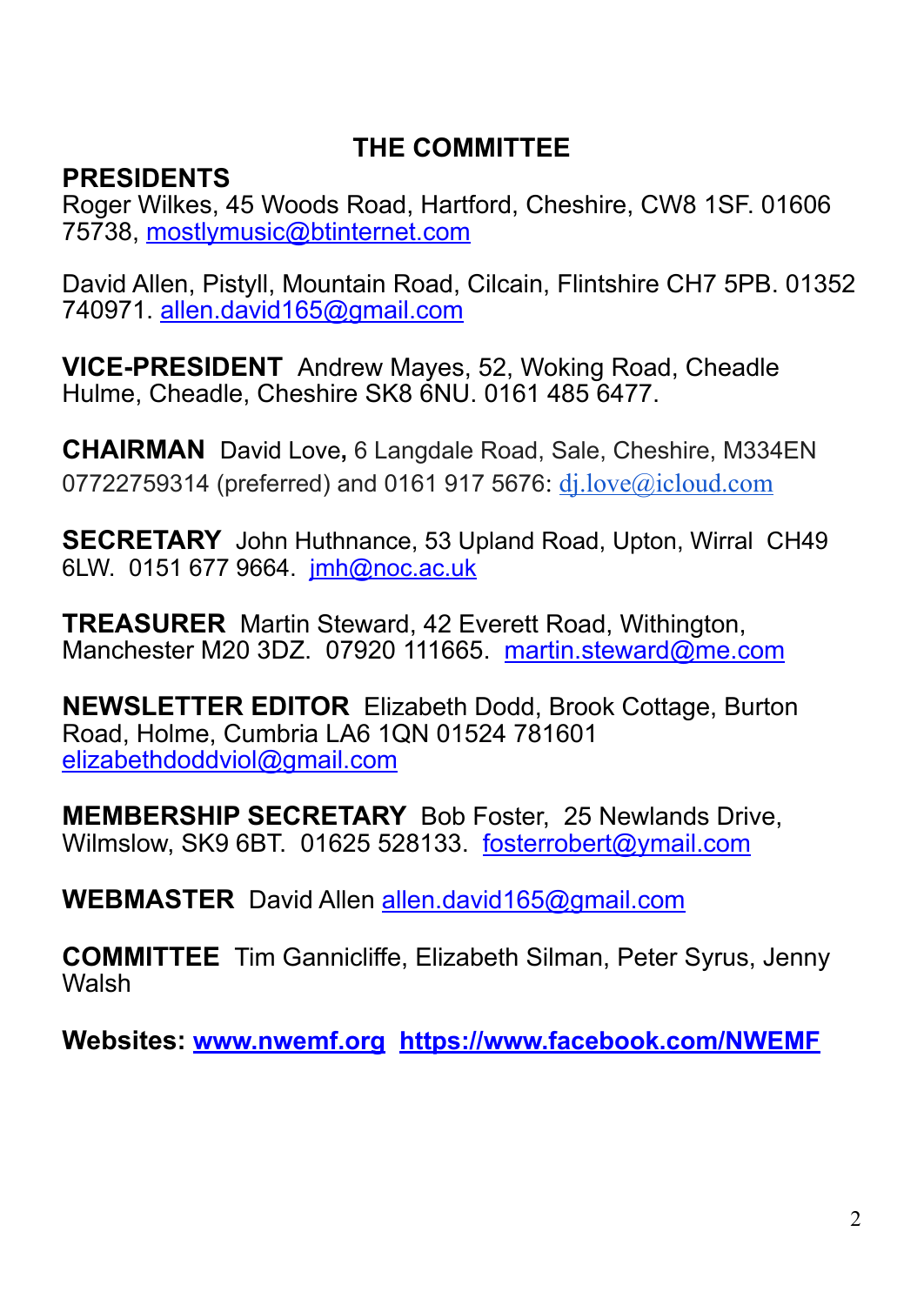# **Membership Matters**

a New members:- none since April.

b Resignations:- none since April.

c We currently have 117 members, 2 of whom are Life Members. One member, **E Bright**, has not provided any contact details & therefore is missing some of the benefits of membership.

d If you have not noted the password for the Members area of the web-site, just e-mail me.

e If any of the 31% of members who does not currently pay by standing order would like to complete a standing order mandate just ask for a form (preferably by e-mail). This would make the administration so much easier (avoiding the need for (possibly repeated) e-mail & telephone reminders). The next easiest method of making payments is to remit by BACS to

 N W E M F's (note spaces) bank account using Sort code 09-01-56 & Account number 79658106, with your name as the reference. This method can be used for workshop fees as well as membership dues. **The aim is to minimise the use of cheques & postage**.

f By the way, when renewing your membership you do not have to fill in a form, just make the payment clearly associated with your name.

g **Compensating you for the recent lack of workshops** - members who attend our September and/or October workshops will not have to pay anything.

Bob Foster (Membership Secretary)

## **NWEMF PROPERTY**

The committee wishes to know if any member holds items which belong to NWEMF, for example Instruments or music. Please let the secretary know. [jmh@noc.ac.uk](mailto:jmh@noc.ac.uk)

Further to the above, I have custody  $-$  if that is the right word  $-$  of the viols left to NWEMF by John Austin. The tenor was very well used by my music centre youngsters and then was hired out to one of our members. It is now back with me and available for hire. Elizabeth Dodd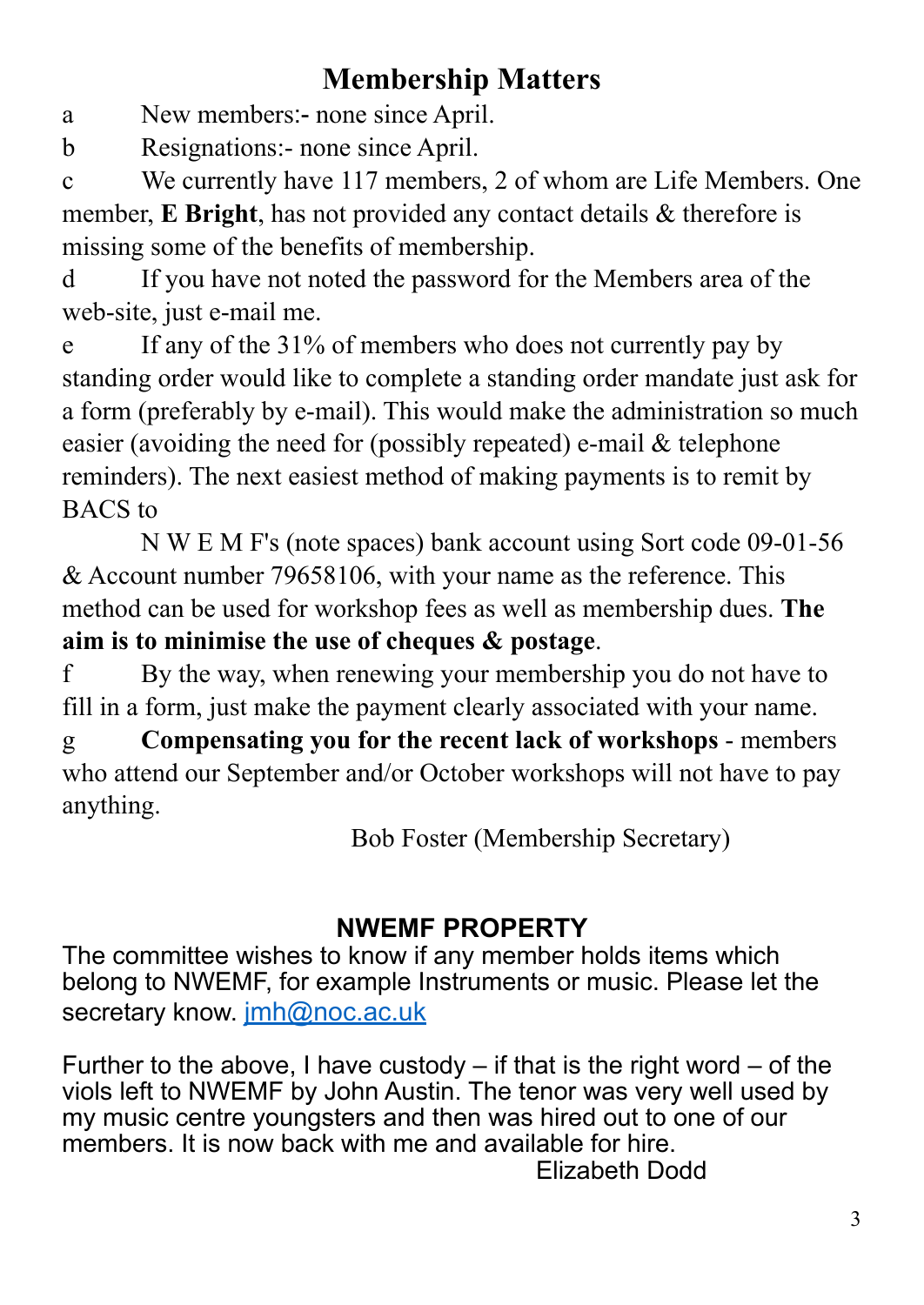#### **Report of 'Sinking in a Sink-a-Pace? Dowland and Dance' Online Presentation given by Elizabeth Dodd, on Saturday 20 March, 2021**

Dowland tended to use much of the same music for both instrumental and vocal collections, and also had a deep understanding of dance forms. His works should be of interest equally to instrumentalists, singers, and dancers, and this was Elizabeth's main reason for her choice of composer. She also observed that some singers and players do not always give dance the consideration its historic importance deserves.

Elizabeth instanced first of all the pavan, whose music in its youth was subordinate to the dance; but in middle age was caught up in 16th and 17th century composers' tendency to see dance and instrumental music as one and the same (though not always: after all, Morley said of the fantasy, "the composer is tied to nothing, but that he may add, diminish, and alter at his pleasure" [Harman's edition, p296]). Elizabeth's examples of the pavan in its middle age included The Shooting of the Guns Pavan, which, while programmatic 'art music', used a rhythmical form that could still be danced to.

Elizabeth linked the arrival of the pavan's third age to a change in musicians' working practices. Before the 1580s, professional dance musicians were unlikely to have used written music, and would have played, and improvised upon, well-known grounds. After this time, composers used the structure of the pavan to write music in a more contrapuntal style, closer to fantasies for viols, often using 5 part vocal motets as models; some of the best examples are by Peter Philips, Alfonso Ferrabosco the younger, William Byrd, and Anthony Holborne. In the 17th century, composers such as John Jenkins and William Lawes took the pavan quite far away from its origins into a new art form, typified by the harmony and part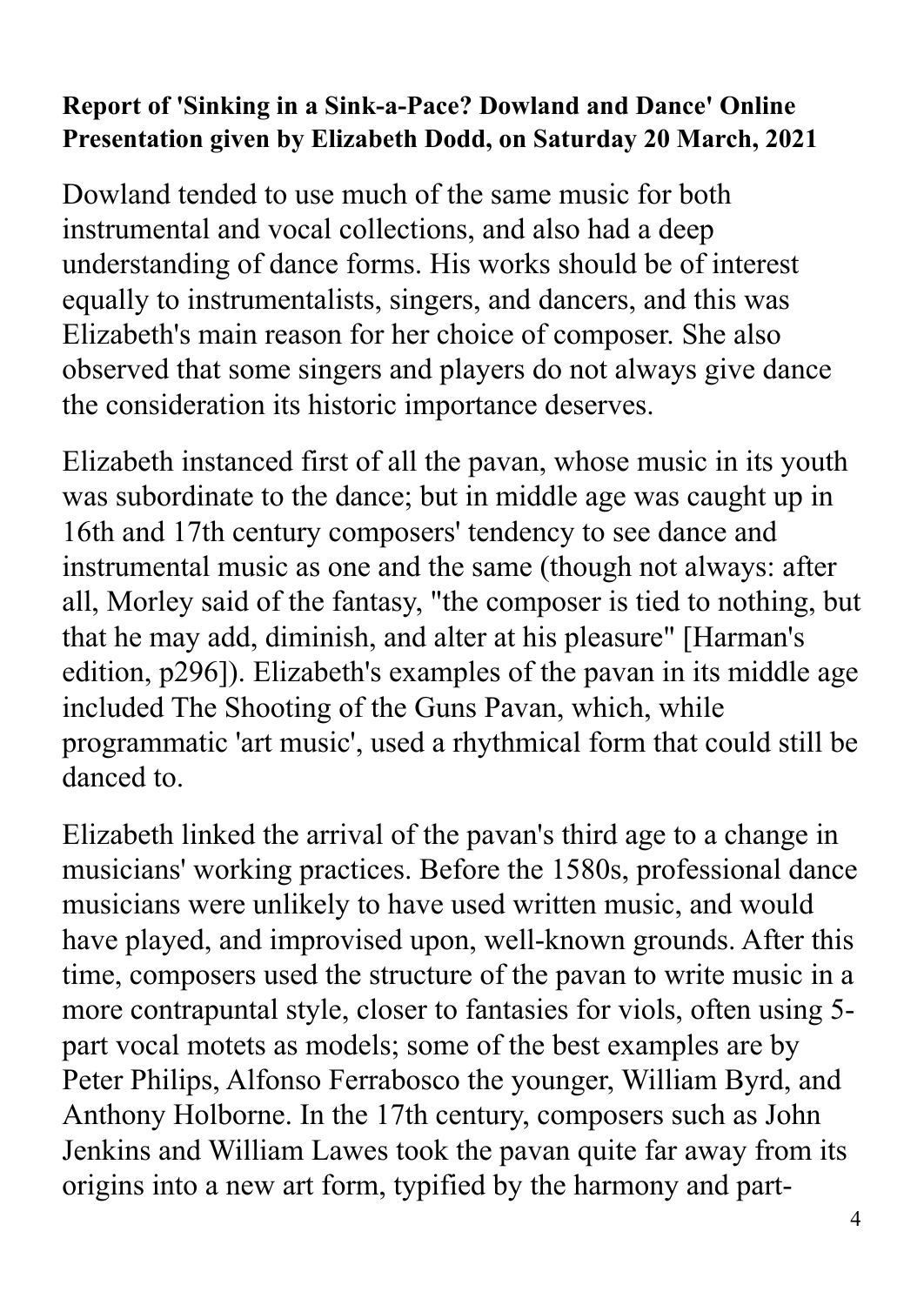writing of Henry Purcell at the close of its era (after unexpected extra time).

Elizabeth noted that according to Diana Poulton, and Peter Holman, Dowland composed the words of the songs to fit the preexisting tunes; although evidence generally seems to support this view, Elizabeth felt there were some places where it was questionable.

Turning to the 5-part pavan, we listened to Dowland's Lachrimae Antiquae pavan while looking at a score. This showed a very different rhythmic and harmonic quality of part-writing from the earlier Shooting of the Guns pavan. The final two bars of Lachrimae Antiquae include an extra semibreve, but Elizabeth thought this was still a piece that could be danced to.

The Galliard was the major triple-time dance of the 16th century, and Poulton thought that it was Dowland's favourite form. As a dance, it was mainly for men to show off their fitness and agility; when danced by a couple, the lady was only given quite simple steps. Elizabeth explained how the steps were arranged in units of 6 beats, and normally 4 units to a section; The simplest unit (the tordion) consisted of five low springs performed in 6 beats, with a leap into the air on beats 4 and 5, and a landing on beat 6. Holborne's galliards start with a half bar of three beats, thus throwing the emphasis onto the dancer's lift on beat 4 (Elizabeth showed us a video clip to demonstrate this).

Using examples from Dowland songs, Elizabeth discussed the question of dance-stress versus word-stress; this was particularly relevant to singers and instrumentalists. She suggested that the ways words should be stressed when played and sung could be the same as those used when dancing. Although it might sometimes lead to unnecessary accents in the vocal line, this would open up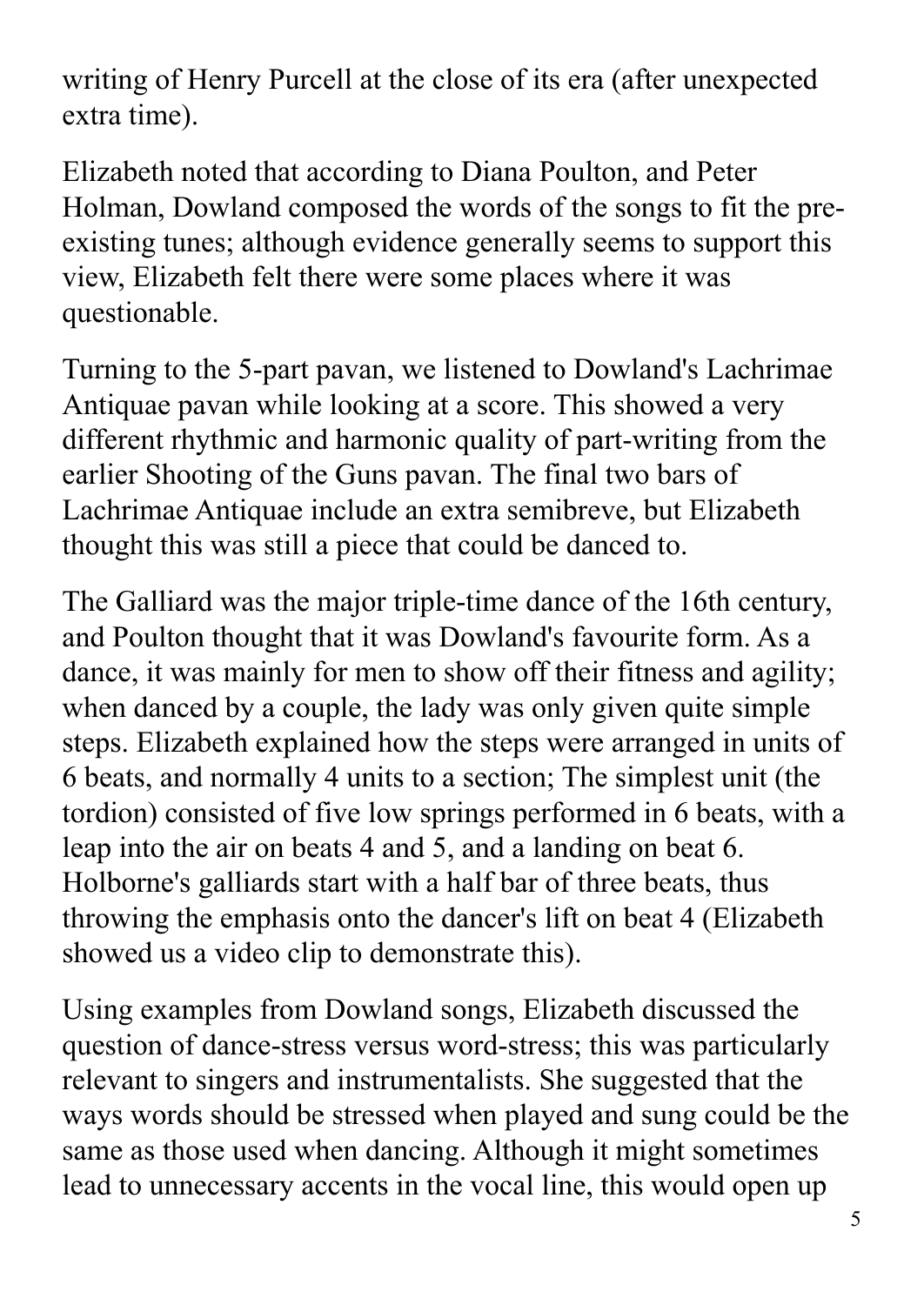many more possibilities, and allow the singer more ways of interpreting the rhythmic lines.

Finally, Elizabeth talked about tempi, and gave examples of interpretations that would be too slow or fast to dance to comfortably, but which nevertheless she found convincing. However, she suggested that the most successful performances were those played at an appropriate speed for dancing. Her main conclusion was that, although singers in Dowland's day might have paid more attention to putting across the meaning of words than worrying about dance speeds, both singers and instrumentalists would have had the shared background of an intimate knowledge of the dance form, and therefore an instinctive awareness of how to play and sing the music.

This was a most interesting, well illustrated, and informative talk, especially for those of us who do not have any background in or knowledge of early dance. Although we should be flexible in our approach to singing and playing, especially in terms of speed and stresses, we should always be aware of the dancer; this certainly increases the possibilities of different ways to play the music.

Caroline Wood

# **John Bryan;** *Josquin des Pres revisited: the myths, the man and his music***. Online, 17th April.**

Firstly, I must apologise for my home Internet failure and lack of preexisting back-up, causing emergency arrangements and inaccessibility for some. Thank-you very much Ruth Stock for substituting as Zoom Host and raising the 40 e-mail addresses relayed by 'phone to advise participants of the new link. Thanks also to Bob Foster and David Allen for handling my calls beforehand and supporting the substitute arrangements.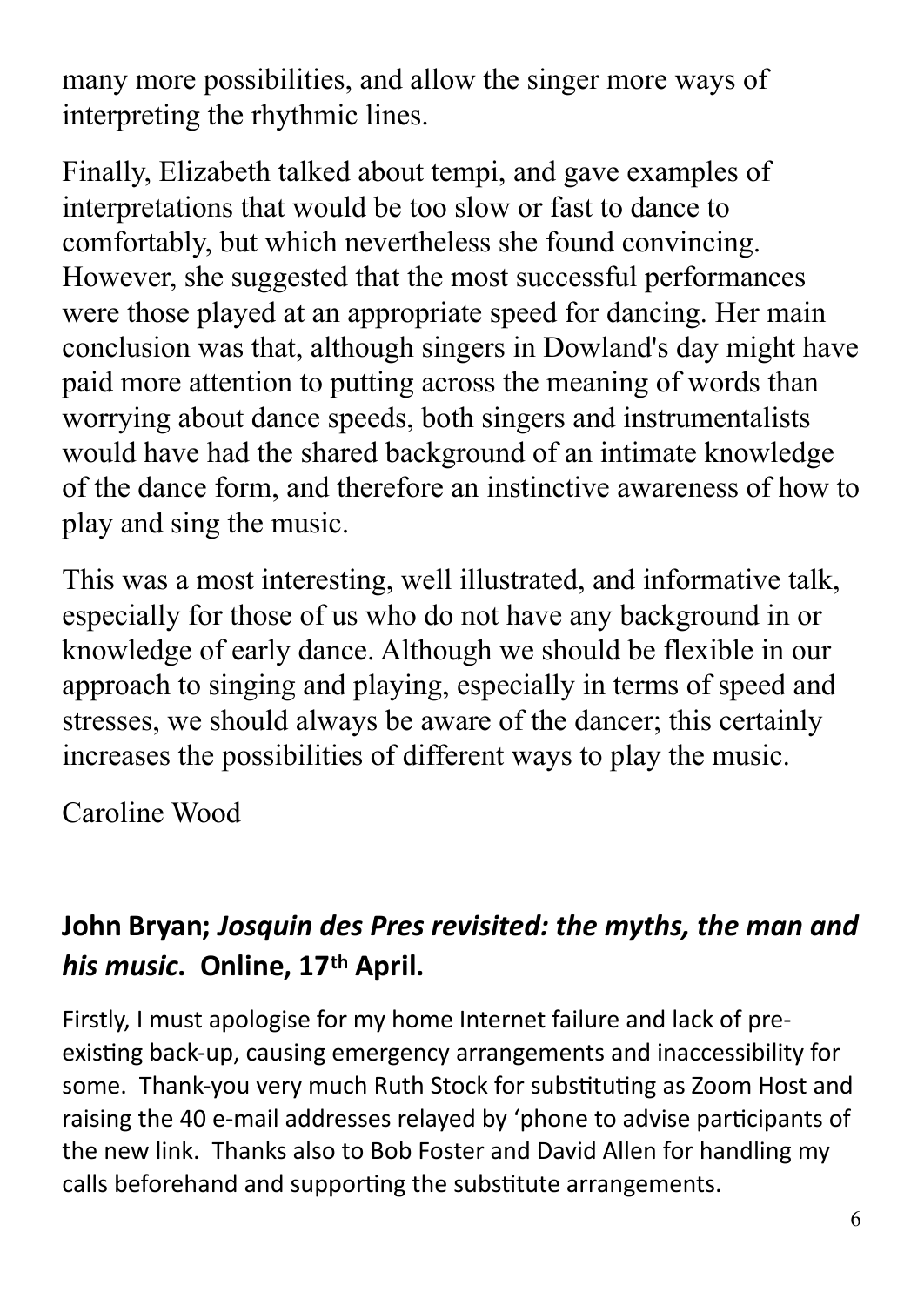It would be unfair to John Bryan to attempt to write up the content of his presentation in any detail. In outline, he covered:

- the high contemporary regard in which Josquin was held, to the extent that music was apparently valued more/less if it was believed/ not believed that he wrote it
- apparent reluctance to release compositions until much trialled
- apparently "difficult" character  $-$  given the exceptional gift of composition, perhaps a parallel with Beethoven?

"Apparent" because reliable documentary evidence on these aspects is minimal. The quote ".. master of the notes . . ." is attributable to Luther. The only picture of Josquin was published in 1611 based on a lost drawing of about 1500. There is no record of his birth.

John Bryan outlined Josquin's career, again with limited documentation but enough to establish that he was employed by the elite, e.g. singing for the Pope in the Sistine Chapel and elsewhere, and that he was an excellent composer in all genres current at the time. Josquin benefited from (i) the introduction of printing which made his music accessible to and hence appreciated by many (albeit his secular music was mostly printed after his lifetime) and from (ii) the introduction of instrumental ensembles.

Finally, Josquin's legacy was discussed. Imitation, a notable feature of his music, was taken up by successors, and many later works were based on – or expanded on  $-$  his compositions.

EMF members may like to note that I was able to appreciate the talk even though I was restricted to dialling in to Zoom on a land-line 'phone. That includes the musical "illustrations" although obviously not the visual illustrations which I knew (from a short trial the previous day) would be a feature of a scholarly and most enjoyable presentation.

John Huthnance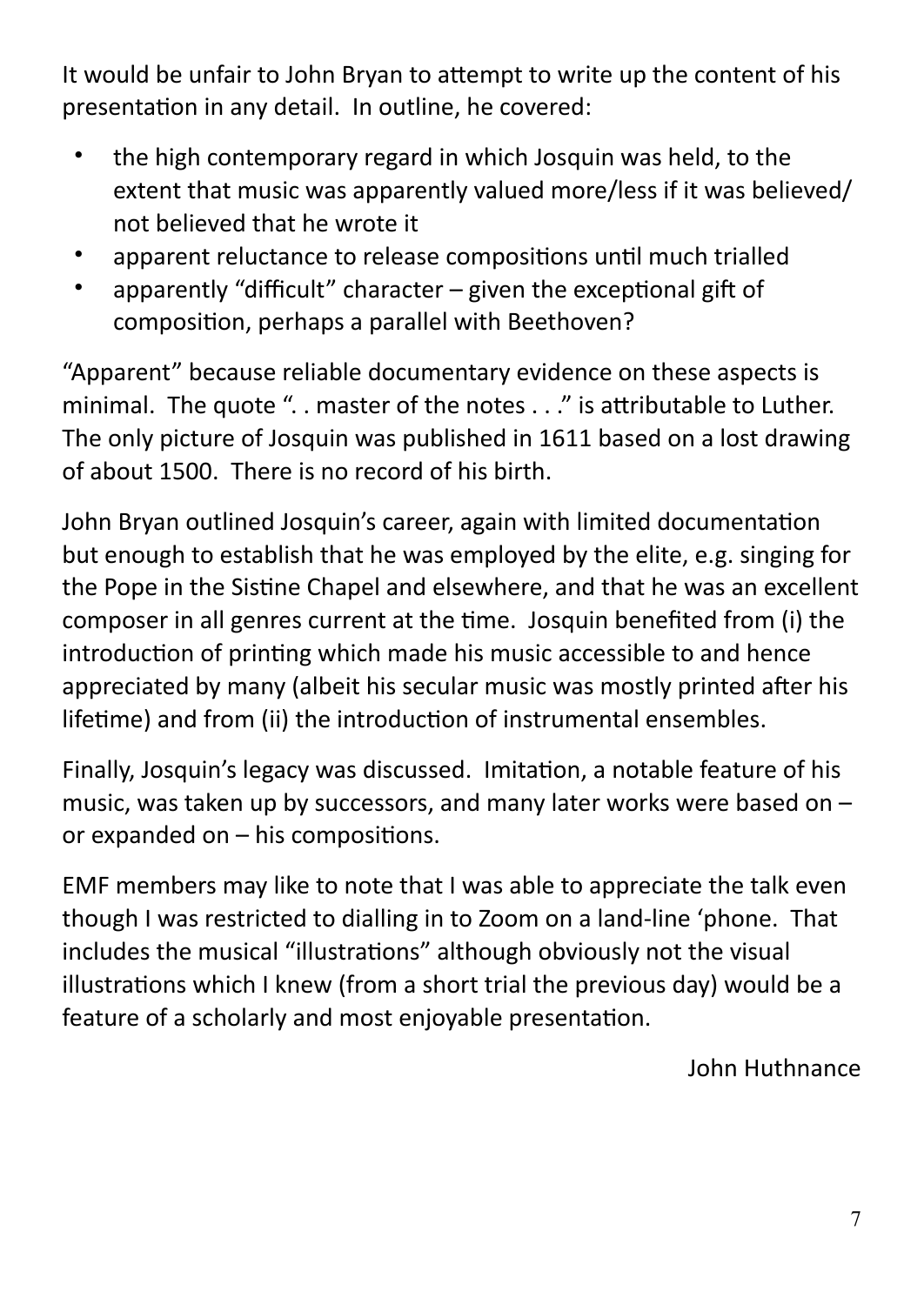#### **USPER (SPONGA) AND BASSANO: 11 SEPTEMBER 2021**

Well, we are certainly hoping that, after being prevented by the pandemic from holding 'live' workshops, this event will be able to go ahead in a safe and Covid-secure environment.

As you read this you will also find a booking form on the NWEMF website (though those of you without internet access will have received a hardcopy booking form).

Both of our featured composers had strong Venetian connections, Bassano in particular with San Marco. Francesco Usper's family surname was Sponga – but he changed this to Usper when, in the late 1580s, he acted as tutor to Cesare Usper, son of his patron, the lawyer Lodovico Usper, an official at the Confraternity of San Giovanni Evangelista, Venice. Prior to this he had studied with Andrea Gabrieli. Usper spent most of the rest of his life serving the Confraternity in various capacities  $-$  including as organist and *maestro di cappella*, as chaplain and administrator of the adjoining church. Usper very briefly served as substitute organist at San Marco. Usper's exact contemporary Giovanni Bassano is somewhat better known, especially as a very distinguished instrumentalist and instrumental teacher, head of the San Marco instrumental corps. While both Usper and Bassano are arguably better-known today for their instrumental works, both in fact were far more prolific as composers of vocal works, both sacred and secular. In this workshop, pieces by Usper which we will rehearse and perform will include two 8-part psalm-settings, *Beatus qui intelligit* and *Benedicam Dominum* (both published in 1619) and two sixpart motets, *Nudus egressus sum* and *Pulchra es* – a selection designed to demonstrate, among other things, Usper's particular sensitivity to wordsetting. Our programme will be completed by two of Bassano's 8-part Christmas0de motets, *Laetentur coeli* and *Sancta et immaculata virginitas.*

This event was originally scheduled to take place at Morley Green, near Wilmslow, on 19 April 2020 – though the pandemic, and the first lockdown, ensured that this could not occur. A relocation to Didsbury, this time, allows this event to come to a venue, well-known to members and used for many of our previous workshops. Didsbury is easily accessible by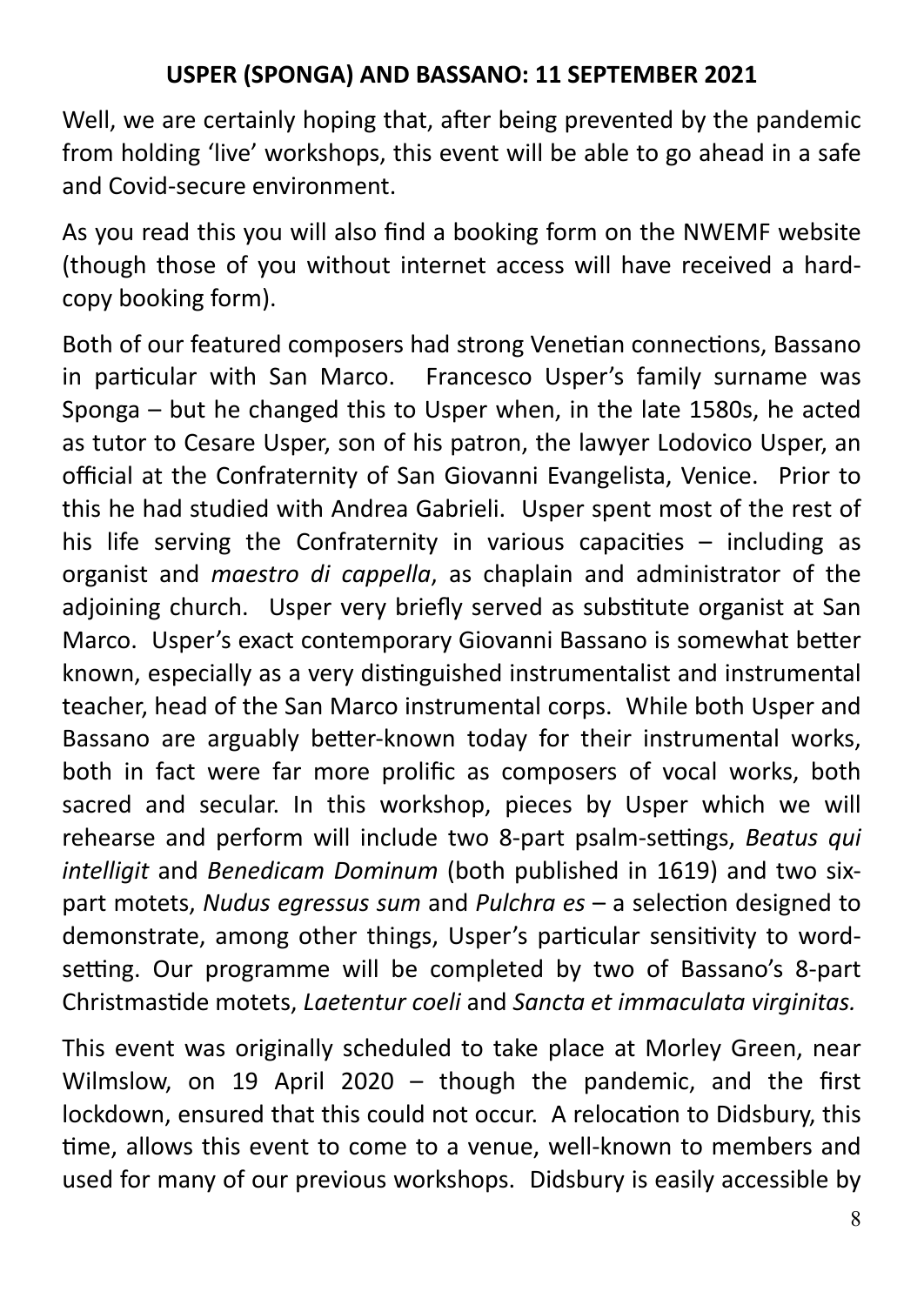both public and private transport: a Manchester metrolink station lies immediately opposite the church, and various bus services run through Didsbury village.

Summary details of our two composers, with their Venetian associations, appear on the booking form. We will welcome most warmly both singers and instrumentalists, as indicated on the booking form. I, and all of my colleagues, hope that we will see a large number of you for this event, not least because it will be our first 'live' event since February 2020. NWEMF members may also attend free of charge both this AND the October workshop on Josquin in Chester, directed by Andrew Griffiths!

Roger Wilkes

#### **FOR SALE**

A spinet by Robert Goble bequeathed to NWEMF some years ago by someone in the Liverpool area - but we don't seem to know who! Clive Walkley has been housing it and says it is in good condition and tuned to A = 440. Clive told NWEMF that he got it valued by EMS several years ago at £1400.00. Apparently, it will fit into an estate car for removal purposes. A photo and sound file can be emailed to anyone interested. Contact Elizabeth Dodd or Jenny Walsh.

**Bursaries** from the Joan Wess Educational Fund.

NWEMF will consider applications from students in full time education and residents of North-West England and North Wales, to help finance taking part in a non-NWEMF U.K. early music event. Priority will be given to events within the region, and according to their educational value. Bursary amounts will normally be up to £100. Application is by letter giving the details, to Martin Steward (see Committee page 2).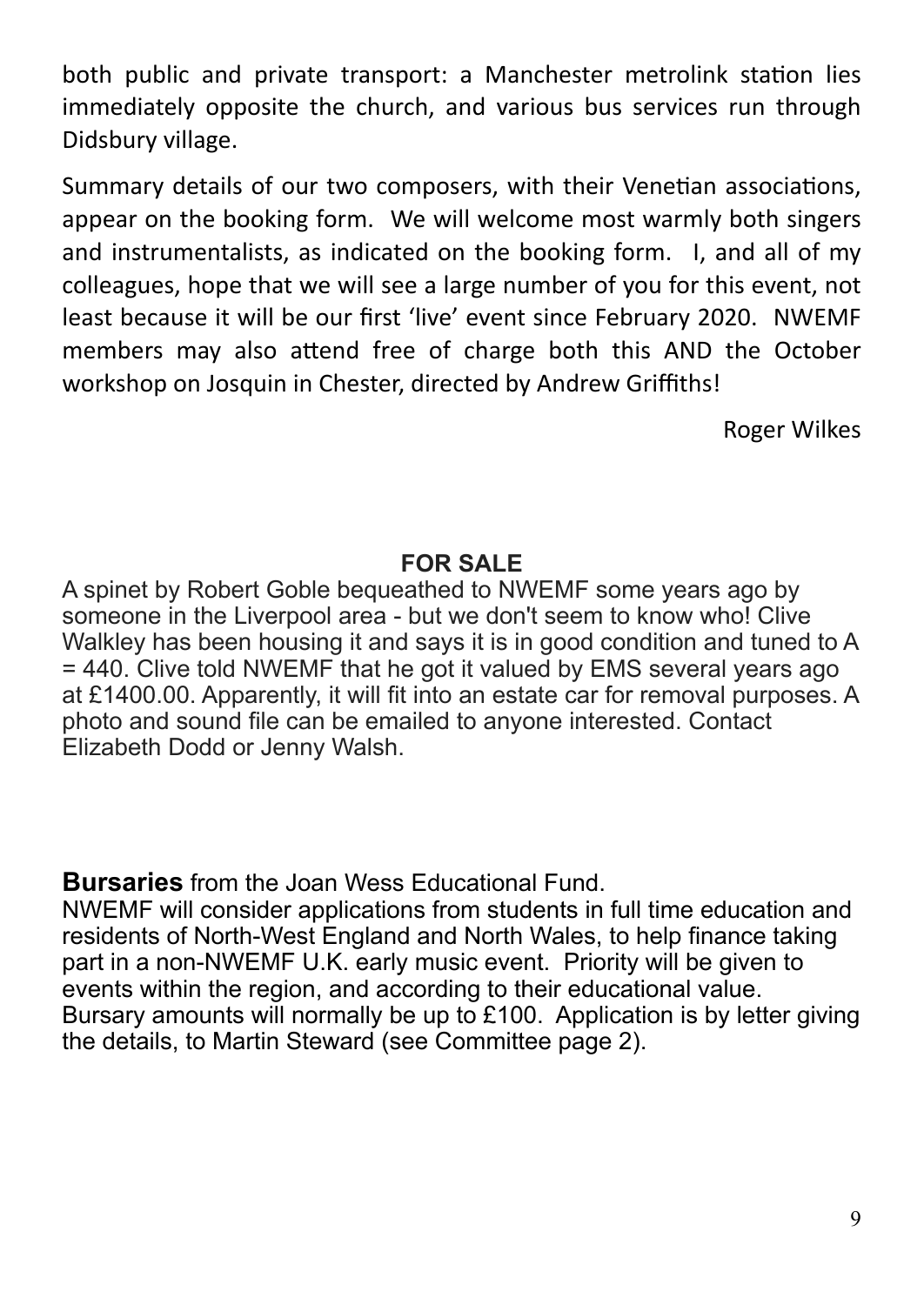## **KEEPING (MOSTLY) MUSIC ALIVE**

Some Web sites that you might like to visit.

Tallis *Spem in Alium* sung by Stile Antico [https://www.youtube.com/watch?](https://www.youtube.com/watch?v=QfnEbwcLq0E&feature=youtu.be) [v=QfnEbwcLq0E&feature=youtu.be](https://www.youtube.com/watch?v=QfnEbwcLq0E&feature=youtu.be) 

Recorder consort music downloads [https://www.helenhooker.co.uk/](https://www.helenhooker.co.uk/downloads) [downloads](https://www.helenhooker.co.uk/downloads) 

Backing tracks for recorder players [https://www.srp.org.uk/david-moses](https://www.srp.org.uk/david-moses-downloads/)[downloads/](https://www.srp.org.uk/david-moses-downloads/) 

Play along (with) MIDI Files for Viola da Gambas & Recorders: [https://](https://tpgettys.weebly.com/) [tpgettys.weebly.com/](https://tpgettys.weebly.com/)

Or for viols: <http://www.chelysconsort.co.uk/consort-minus-one.html>

Cappella Nova Outreach in association with Strathclyde University's Centre for Lifelong Learning: [https://mycll.strath.ac.uk/MyCLL/Classes?](https://mycll.strath.ac.uk/MyCLL/Classes?cid=76&cname=Music+%2526+Singing+in+collaboration+with+Cappella+Nova+Outreach) [cid=76&cname=Music+](https://mycll.strath.ac.uk/MyCLL/Classes?cid=76&cname=Music+%2526+Singing+in+collaboration+with+Cappella+Nova+Outreach) %26+Singing+in+collaboration+with+Cappella+Nova+Outreach

Clare College choir video:<https://www.clarecollegechoir.com/videos>

Peter Holman has an online concert at [https://www.youtube.com/watch?](https://www.youtube.com/watch?v=7-qIJ232JWc) [v=7-qIJ232JWc](https://www.youtube.com/watch?v=7-qIJ232JWc).

Ex Cathedra have made recordings, e.g. sing-alongs for young children, see<https://mailchi.mp/excathedra/may-2020-enews?e=994f568de2>

A Web page of on-line events is being maintained by SWEMF at [https://](https://www.swemf.org.uk/events/online-events/) [www.swemf.org.uk/events/online-events/](https://www.swemf.org.uk/events/online-events/) ,

by EEMF at [www.eemf.org.uk/lockdown\\_links.html](http://www.eemf.org.uk/lockdown_links.html)

and by BMEMF at [www.bmemf.org.uk/online-activities.html](http://www.bmemf.org.uk/online-activities.html)

An Alison Kinder lecture-recital on the music of Tobias Hume is at [https://](https://www.youtube.com/watch?feature=youtu.be&v=amqG1fSKXGs&app=desktop) [www.youtube.com/watch?](https://www.youtube.com/watch?feature=youtu.be&v=amqG1fSKXGs&app=desktop) [feature=youtu.be&v=amqG1fSKXGs&app=desktop](https://www.youtube.com/watch?feature=youtu.be&v=amqG1fSKXGs&app=desktop); she has many other videos *via* [https://www.youtube.com/channel/](https://www.youtube.com/channel/UCnMc0tcKenkLzpbAfyFpkng) UCnMc0tcKenkLzpbAfyFpkng.

The Sixteen have online performances and talks at [https://thesixteen.com/](https://thesixteen.com/quarantine-with-the-sixteen/) [quarantine-with-the-sixteen/](https://thesixteen.com/quarantine-with-the-sixteen/)

There are backing tracks for a variety of early music instrumental works at <https://www.catonthekeysmusic.co.uk/>. A few tracks are free.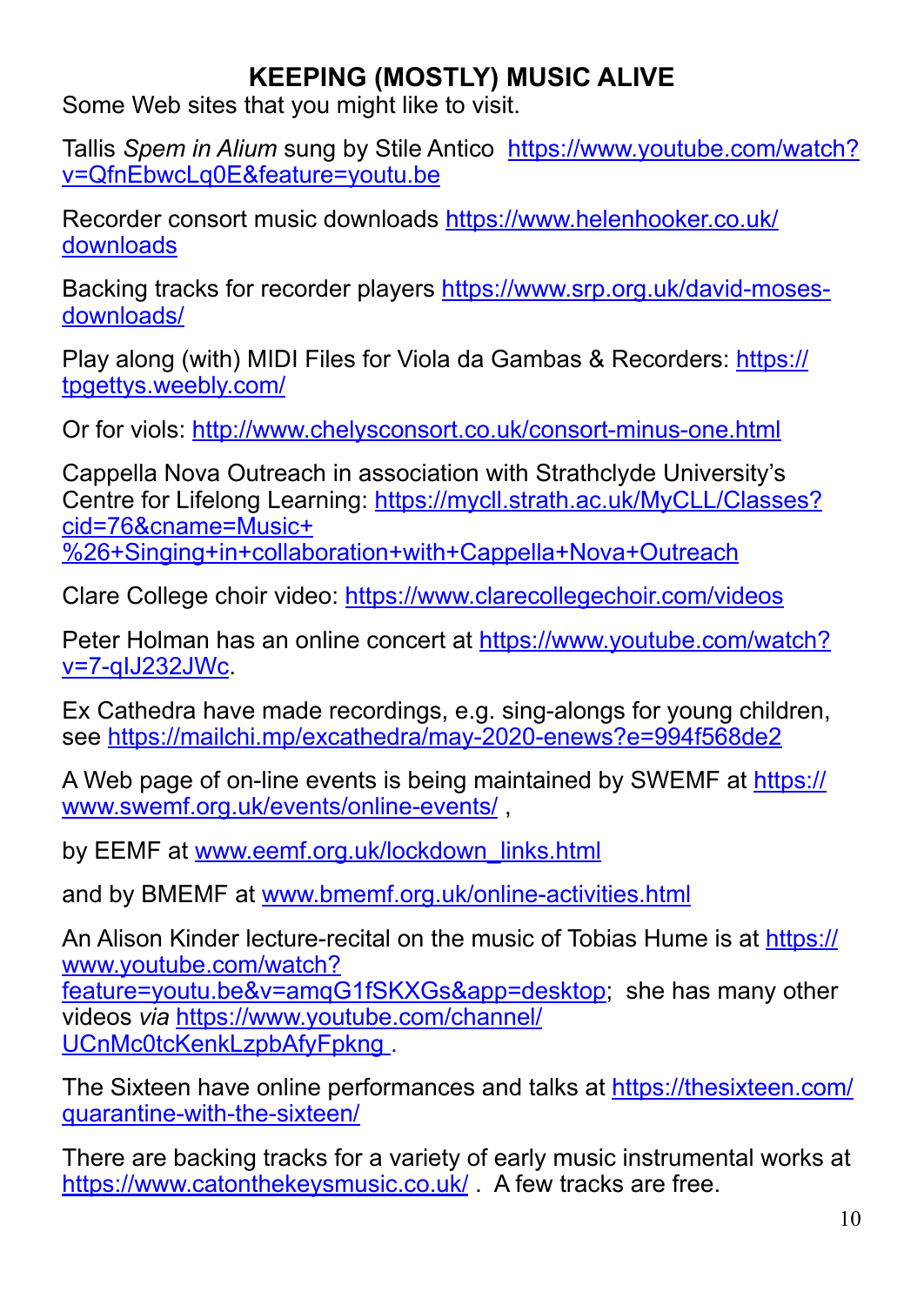David Hatcher has consort music minus one part - for you to fill in! – see [https://mcusercontent.com/c026d8a75afa57593f8f404ae/files/de44401b](https://mcusercontent.com/c026d8a75afa57593f8f404ae/files/de44401b-cf33-4a18-bf6d-852839e80db8/Consort_music_minus_one_intro_1.pdf)[cf33-4a18-bf6d-852839e80db8/Consort\\_music\\_minus\\_one\\_intro\\_1.pdf](https://mcusercontent.com/c026d8a75afa57593f8f404ae/files/de44401b-cf33-4a18-bf6d-852839e80db8/Consort_music_minus_one_intro_1.pdf) 

The City Musick also have recordings minus one part – see [https://](https://www.tcmusick.com/cck-music-store) [www.tcmusick.com/cck-music-store](https://www.tcmusick.com/cck-music-store) - but you do have to pay.

*Unlock your Singing* with Jennie Cassidy at [https://](https://www.connectandteach.com/lesson/unlock-your-singing/) [www.connectandteach.com/lesson/unlock-your-singing/](https://www.connectandteach.com/lesson/unlock-your-singing/)

PlayScore 2, currently for IPhone/iPad only ([www.playscore.co](http://www.playscore.co) ) allows you to take a photo of your music and it will play it, or you can import a PDF to play. It allows you to play at any speed you like, and you can set the instruments and transpose. It also exports MIDI if you want.

*Some on-line lessons are being offered by* 

Alison Kinder, viols, [www.alisonkinder.co.uk](http://www.alisonkinder.co.uk)

Oonagh Lee, historical oboes and recorders, [www.oonaghlee.com](http://www.oonaghlee.com) 

Richard MacKenzie, lutes and guitars, [http://magnatune.com/artists/](http://magnatune.com/artists/richard_mackenzie/) [richard\\_mackenzie/](http://magnatune.com/artists/richard_mackenzie/) 

Jacqui Robertson-Wade, viols, [www.rondopublishing.co.uk](http://www.rondopublishing.co.uk) Elizabeth Dodd, viols, [elizabethdoddviol@gmail.com](mailto:elizabethdoddviol@gmail.com)

Jamulus at<http://llcon.sourceforge.net/>is said to be a means of online ensemble playing that does not suffer from the Zoom latency problems.

*Regular Events*  The Telling Wednesday evenings, Fridays 11am: [https://](https://www.thetelling.co.uk/concert-diary) [www.thetelling.co.uk/concert-diary](https://www.thetelling.co.uk/concert-diary) David Allinson Lunchtime Live, Fridays at 1pm: [http://](http://davidallinson.com/diary/) [davidallinson.com/diary/](http://davidallinson.com/diary/) Stile Antico, Sunday evenings, 7pm: [https://](https://www.stileantico.co.uk/events) [www.stileantico.co.uk/events](https://www.stileantico.co.uk/events)

DIARY OF EVENTS

*NB. listing is no guarantee that the workshop or concert will take place. Please check before committing.*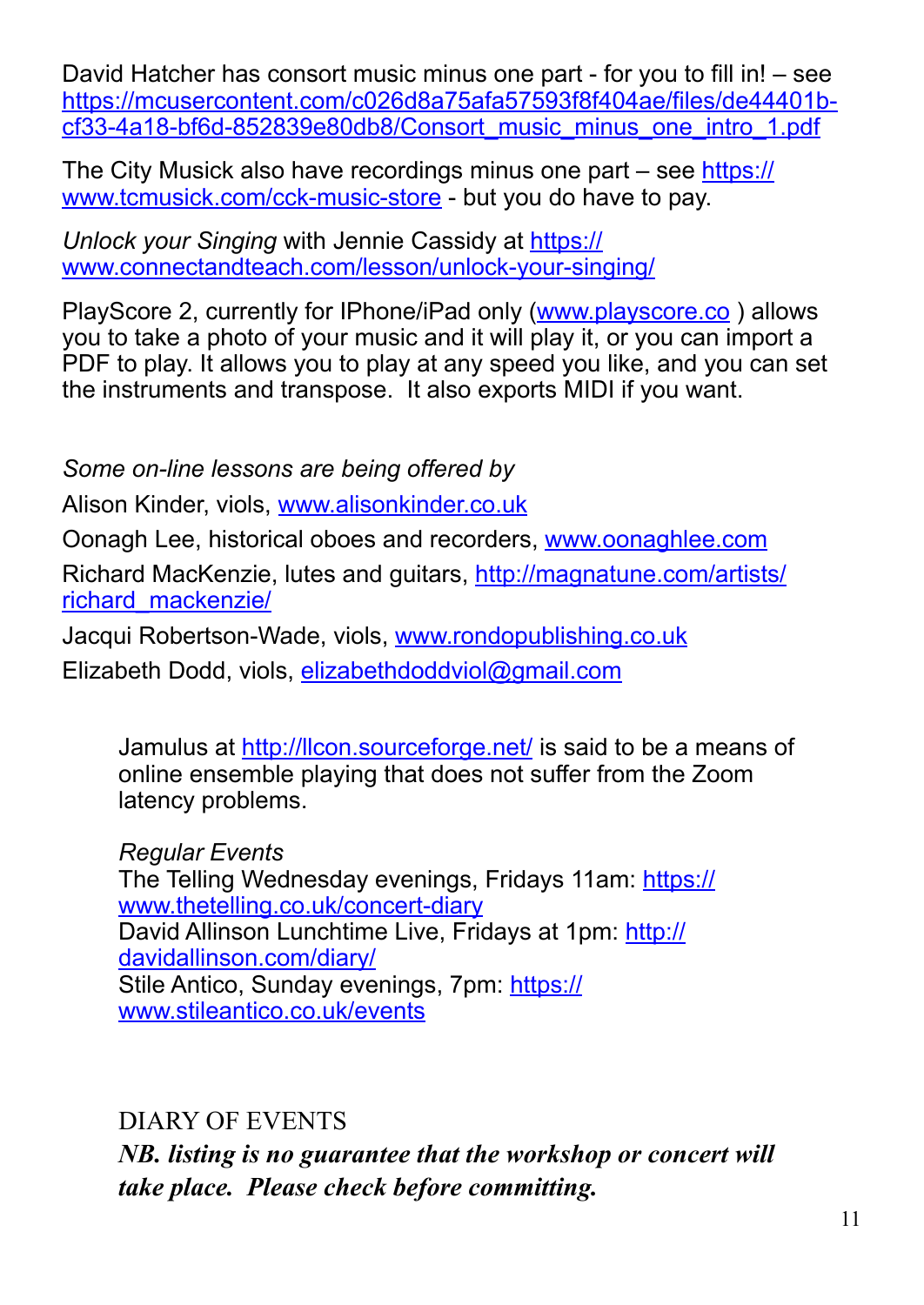#### **NWEMF Workshops**

#### **September**

11 Roger Wilkes: *Usper & Bassano* for voices & instruments; Didsbury Baptist church.

## **October**

9 Andrew Griffiths: *Josquin (and Jacquet)* for voices & instruments. Holy Ascension Church, Church Lane, Upton, Chester CH2 1DJ

#### **November**

13 Stephanie Muncey-Dyer: *H Praetorius/Schutz/Bianci* for voices & instruments, Didsbury, St James*.*

## **March 2022**

12 Evelyn Tubb: for singers, Natland?

## **April 2022**

23 Philip Thorby: *Lassus* for voices & instruments.

## **May 2022**

14 Marion Scott: *Bassano* recorder workshop; Cilcain proposed.

## **June 2022**

11 Peter Syrus: *Obrecht* for voices.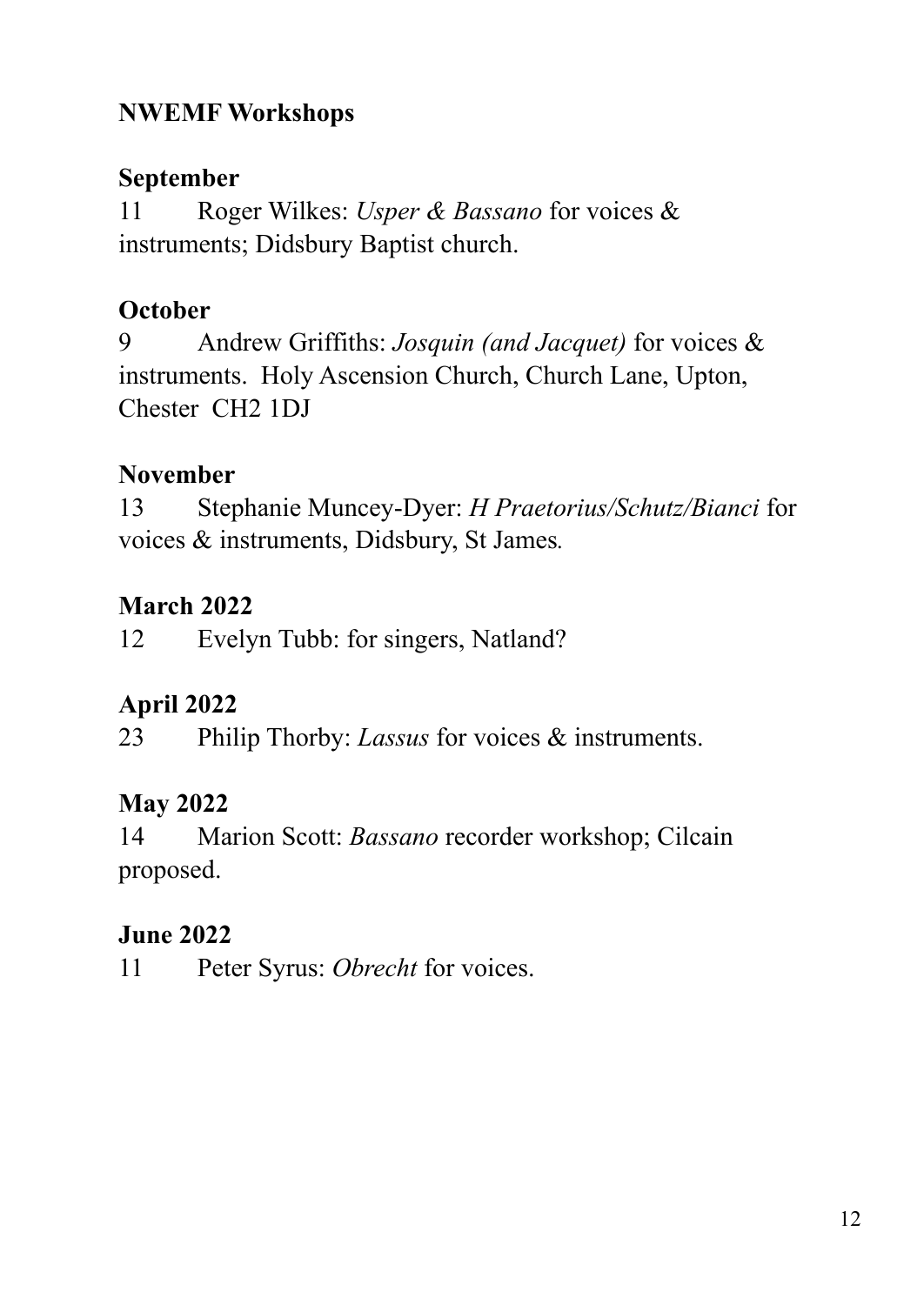#### **Non-NWEMF Workshops.**

**Please send information to:**  $\imath \text{imh@noc.ac.uk}$ **. I actively** research our own & the workshops of our contiguous EMFs (**BMEMF**, **EMFScotland**, **MEMF**, **NEEMF**), **Benslow**, **Jackdaws, Lacock, Rondo & West Dean**. Summer Schools & other workshops will only be included in the **Contacts**  section,unless I am sent specific information by members or the organisers.

#### **June**

5 **MEMF** 11am Robert Hollingworth SingTheScore Extra <http://memf.org.uk>

5 **MEMF** All day workshop with Patrick Craig; *Purcell and the music of Westminster Abbey* in Loughborough (virtual if necessary) ??check; gone from MEMF Web site??

5 **SWEMF** 11 am: An Introduction to Baroque Dance Rhythms: gavotte & gigue, with Philippa Waite. Full details/ registration at [www.swemf.org.uk](http://www.swemf.org.uk) .

8 **EEMF** 7.30 online. *The Circle of Bright Fire,* an exploration of Hildegard of Bingen's music and writings with Bill Carslake. <http://www.eemf.org.uk/>

10 **TVEMF** 7.30pm. David Allinson; Josquin transformed into mass settings - Morales *Missa Mille Regretz* and de Rore *Missa Praeter Rerum Seriem*. <http://tvemf.org>

17 **SEMF** Patrick Craig. Josquin 500; *linking heaven and earth* <https://www.semf.org.uk>

18 **Rondo Viol Academy** online; Intermediate

18-20 **Benslow**. Fugues for Fun with Penelope Cave.

19 **MEMF**. 11am Robert Hollingworth *SingTheScore Extra*(tbc). <http://memf.org.uk>

19 **NEEMF**. *Gibbons Fantasias*, online workshop for recorders, viols, violin family, other treble and bass instruments, range at least a twelfth, with Mary Tyers, 10.30 am.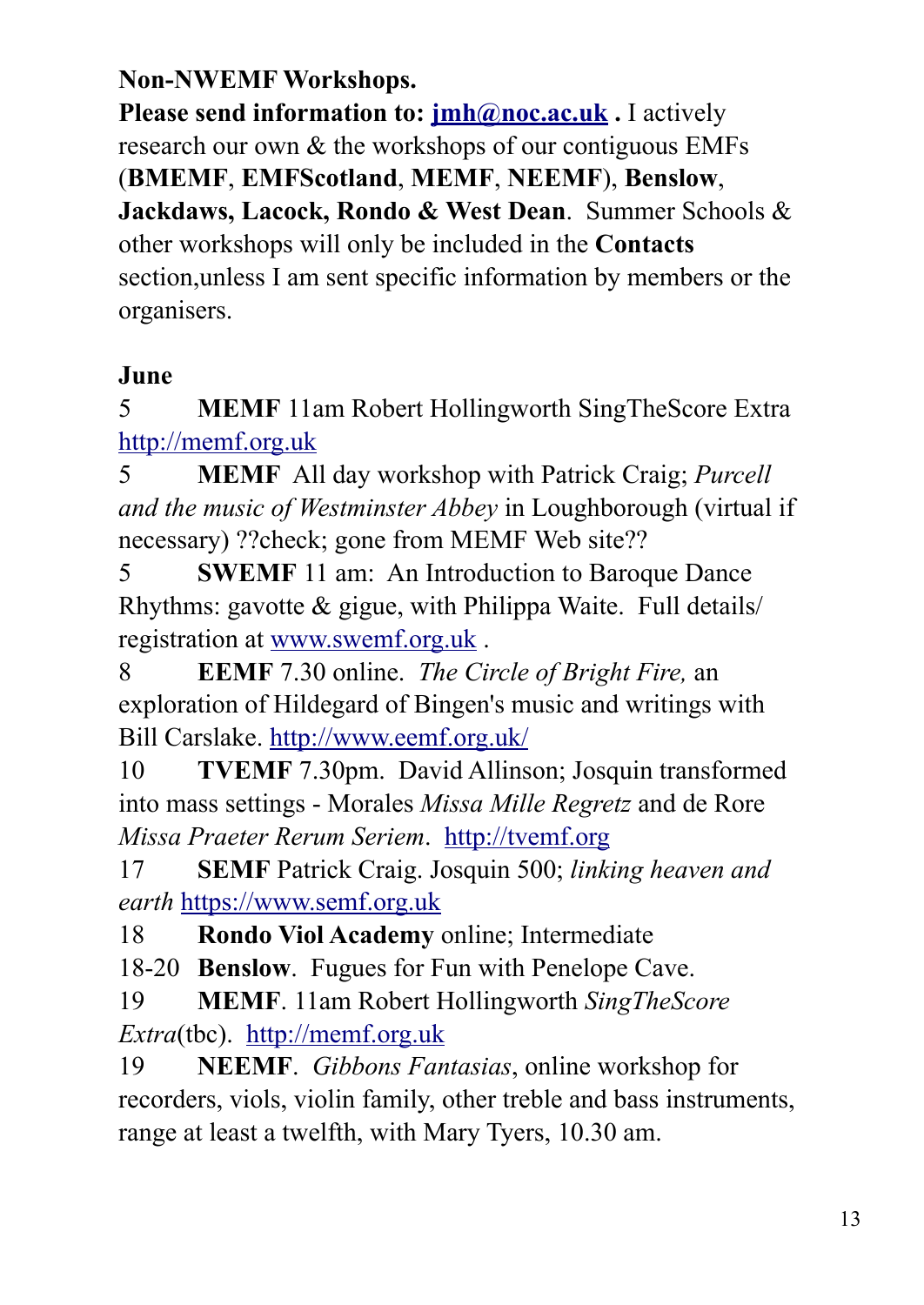**July**

1-4 **Run by Singers**. *Bath Summer School* with Matthew Finch.

3-9 **Lacock**; Music at Monteconero; POSTPONED to June 2022.

5-7 **Benslow**. *Baroque Trio Sonatas* with Da Camera: Emma Murphy, Susanna Pell, Mie Hayashi

11-16 **Benslow**. *The International Viol Summer School with* Alison Crum, Roy Marks, Peter Wendland, Alison Kinder

11-16 **Lacock**; Singing in Edinburgh, with Rory McCleery. Renaissance music including the 19-part *O bone Jesu* and *Missa Dum sacrum mysterium* of Robert Carver and music by Peebles, Josquin and Jachet of Mantua

16-18 **West Dean**. Recorder playing – building technique and ensemble skills, with Helen Hooker; Intermediate.

18 **NEEMF** 2pm, Lizzie Gutteridge, *Arbeau and friends Renaissance Dances*. <http://neemf.org.uk>

24-30 Dartington Summer School. Courses in Week One led by members of **Stile Antico**: *Vocal Ensembles* and *Sing with Stile* with Will Dawes; Andrew Griffiths will direct the Dartington Choir.

25 – 1 Aug. **Cambridge Early Music** Baroque Week at Benslow: *Baroque Dresden* with The Parley of Instruments, Director: Peter Holman

31 – 7 Aug. Recorder Summer School, Bishop Burton. [http://](http://recordersummerschool.org.uk) [recordersummerschool.org.uk](http://recordersummerschool.org.uk)

31 – 7 Aug. **NORVIS**; celebrate 50 years of NORVIS in our new, more accessible and comfortable home in Barnard Castle, County Durham. We welcome players of recorders, viols, lutes, baroque strings, harpsichord and voices.

## **August**

1-7 **Beauchamp Early Music Course** for singers and Renaissance instruments, Rendscomb near Cirencester. *O quam*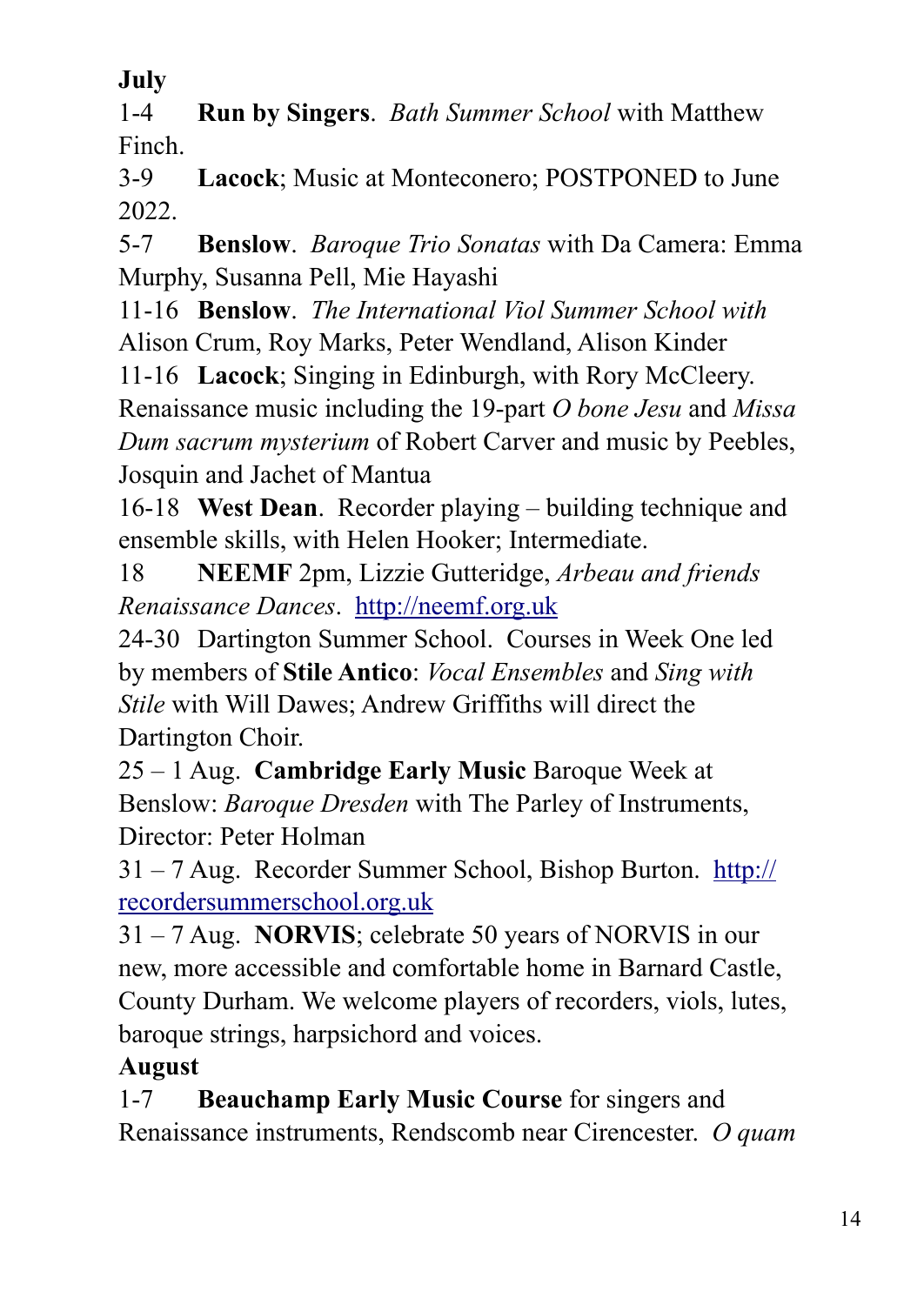*gloriosum* - large & small-scale music associated with saints and sainthood (David Hatcher, David Allinson & Sue Addison)

1-8 **Cambridge Early Music** Renaissance Week at Benslow: *The Triumphs of Maximilian* with Courtiers of Grace, Codirectors Clare Wilkinson, Gawain Glenton.

1-8 **Run by Singers**. *Assisi Summer School* with David Skinner.

7-13 **Chalemie,** Parmoor (near High Wycombe) with Tim Bayley, Tamsin Cowell, Matthew Spring, Katie Hodges. [chalemie@chalemie.co.uk](mailto:chalemie@chalemie.co.uk) 

14-21 Irish Recorder and Viol Course in Termonfeckin near Drogheda, north of Dublin

15-22 **Baroque Week**. *The Grand Tour: Italy*; Caversham. (Theresa Caudle, Ann Allen, Amanda Babington, Clare Beesley, Zoë Cartlidge, Steven Devine, Satoko Doi-Luck, Jane Francis, David Miller, Kate Semmens)

16-19 **Benslow**. *Baroque Buffet*: Baroque on Modern Instruments with Julia Bishop, Sophie Middleditch, Julian Perkins

16-20 Historically Informed Summer School, Bishop Burton College, near Beverley, East Yorkshire. [https://](https://neemfworks.org.uk/neemfevents/admin/pages/all-events/hiss-2021)

[neemfworks.org.uk/neemfevents/admin/pages/all-events/](https://neemfworks.org.uk/neemfevents/admin/pages/all-events/hiss-2021) [hiss-2021](https://neemfworks.org.uk/neemfevents/admin/pages/all-events/hiss-2021) 

22-27 **Run by Singers**. *Lincoln Summer Schools* with David Allinson and Nigel Perrin.

29 – 2 Sept. **Run by Singers**. *Summer in Salisbury* with David Ogden.

# **September**

3-5 **Jackdaws**. *Stylish Baroque* with Theresa Caudle and Alastair Ross.

5-10 **Lacock**. Trogir Music Week; Renaissance choral music in an ancient Venetian port on the Croatian coast near Split, with Patrick Craig.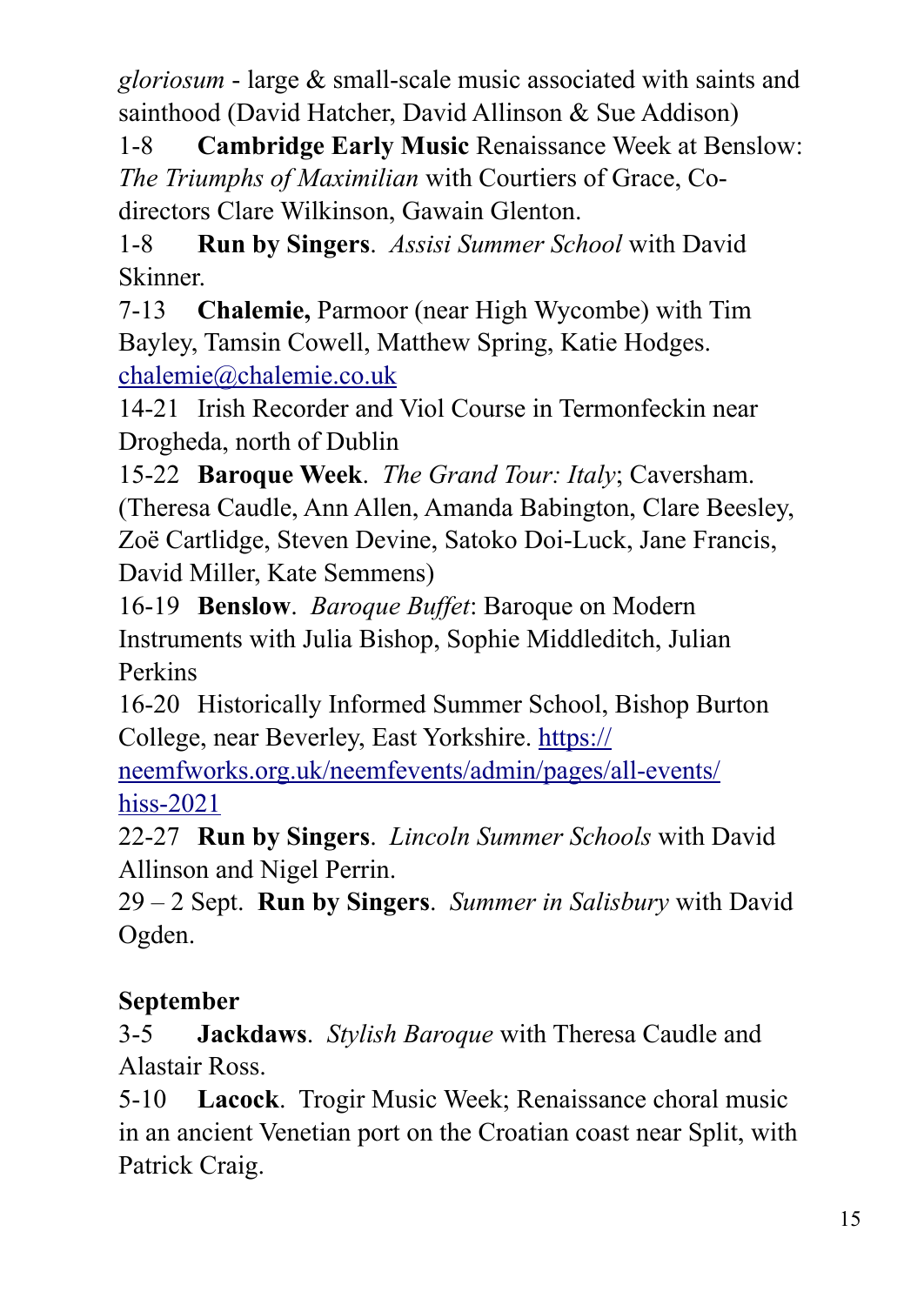5-12 **Run by Singers**. *Early Music Week* in Burgos with Rory McCleery.

10-12 **Jackdaws**. *The City Musick* with William Lyons and Richard Thomas.

10-12 **Rondo Viol Academy**; Elementary, Lower Intermediate and Pre-formed Consorts. The Hayes.

12-19 **Run by Singers**. *Rome* with David Skinner.

13-16 **Benslow**. *Consorting Viols* with Alison Crum, Roy Marks, Peter Wendland

17-19 **Medieval Music in the Dales** at Bolton Castle.

19-25 **Lacock.** Lucca Consort Week, work in small ensembles and as a double choir singing Frescobaldi's *Missa sopra l'aria della monica*; with Robert Hollingworth

20-23 **Benslow**. *The Grandeur of St Mark's*: Venetian Sacred Music by Cavalli from his "Musiche Sacre" of 1656 with Theresa Caudle, William Carslake

24-26 Recorders at Rydal, Foundation and Lower Intermediate with Mary Tyers. Rydal Hall, Ambleside, Cumbria, LA22 9LX, <https://rydalhall.org>or tel: 015394 32050. More details: [www.marytyers.co.uk](http://www.marytyers.co.uk)

## **October**

9 **MEMF** live workshop for singers with Robert Hollingworth, Stafford + *I fagiolini* bequest concert.

9-13 **Run by Singers**. *The Glory of Venice* with Matt Finch. 15-17 **Benslow**. *Georg Muffat: A bridge between Lully and Corelli* with Julio Caballero Pérez, Coline Ormond.

16 **BMEMF**. For singers with David Allinson, Shrewsbury 17-24 **Run by Singers**. *Transylvanian Adventure* with Jeremy Jackman.

23 **BMEMF**. For instrumentalists with Mary Tyers, Yarpole 23-24 **MEMF** for singers and instrumentalists with Philip Thorby. Birmingham area.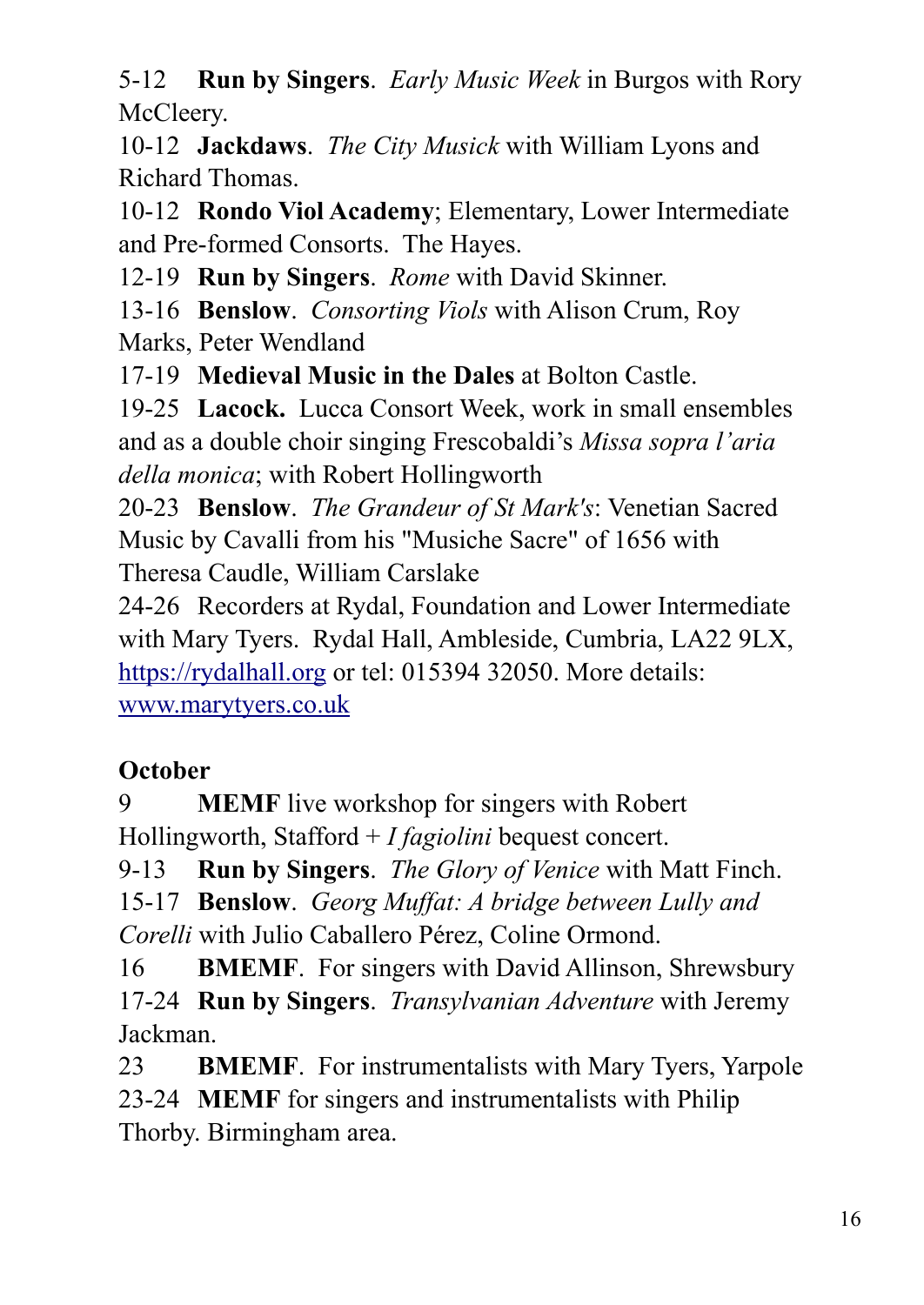29-31 **Rondo Viol Academy**; Intermediate and Upper

Intermediate. High Leigh.

31 – 4 Nov. The **Benslow** *Baroque Project*: *Music for St Cecilia* by Handel and Draghi with Oliver-John Ruthven, Bryan White, Judy Tarling, Henrik Persson

## **November**

7-10 Recorders at Rydal, Upper Intermediate and Advanced with Mary Tyers. Rydal Hall, Ambleside, Cumbria, LA22 9LX, <https://rydalhall.org>or tel: 015394 32050. More details: [www.marytyers.co.uk](http://www.marytyers.co.uk)

12-14 **Benslow**. *The Women Troubadours* with Leah Stuttard. 18/19-21 **Benslow**. *Consorting Viols* (3/2-night options) with Alison Crum, Roy Marks, Ibi Aziz, Peter Wendland.

19-21 **Jackdaws**. Recorder weekend with Anna Stegmann.

22-24 **Benslow** Recorder Festival with Alyson Lewin, Caroline Jones, Tabea Debus.

25/26-28 **Benslow**. *Baroque Chamber Music*, A=415 (3/2-night options) with Theresa Caudle, Mark Caudle, Stephen Preston, Claire Williams.

## **December**

13-16 **Benslow**. *Cantata-thon with Cambridge Handel Opera*; Julian Perkins and friends.

28 – 2 Jan. **Lacock.** Winter School; to be confirmed

## **January 2022**

15 **BMEMF**. At Burton Court near Leominster with Paul Spicer, for voices, recorders, bowed strings, A=440.

## **February 2022**

11-13 **Jackdaws**. *The City Musick* with William Lyons and Richard Thomas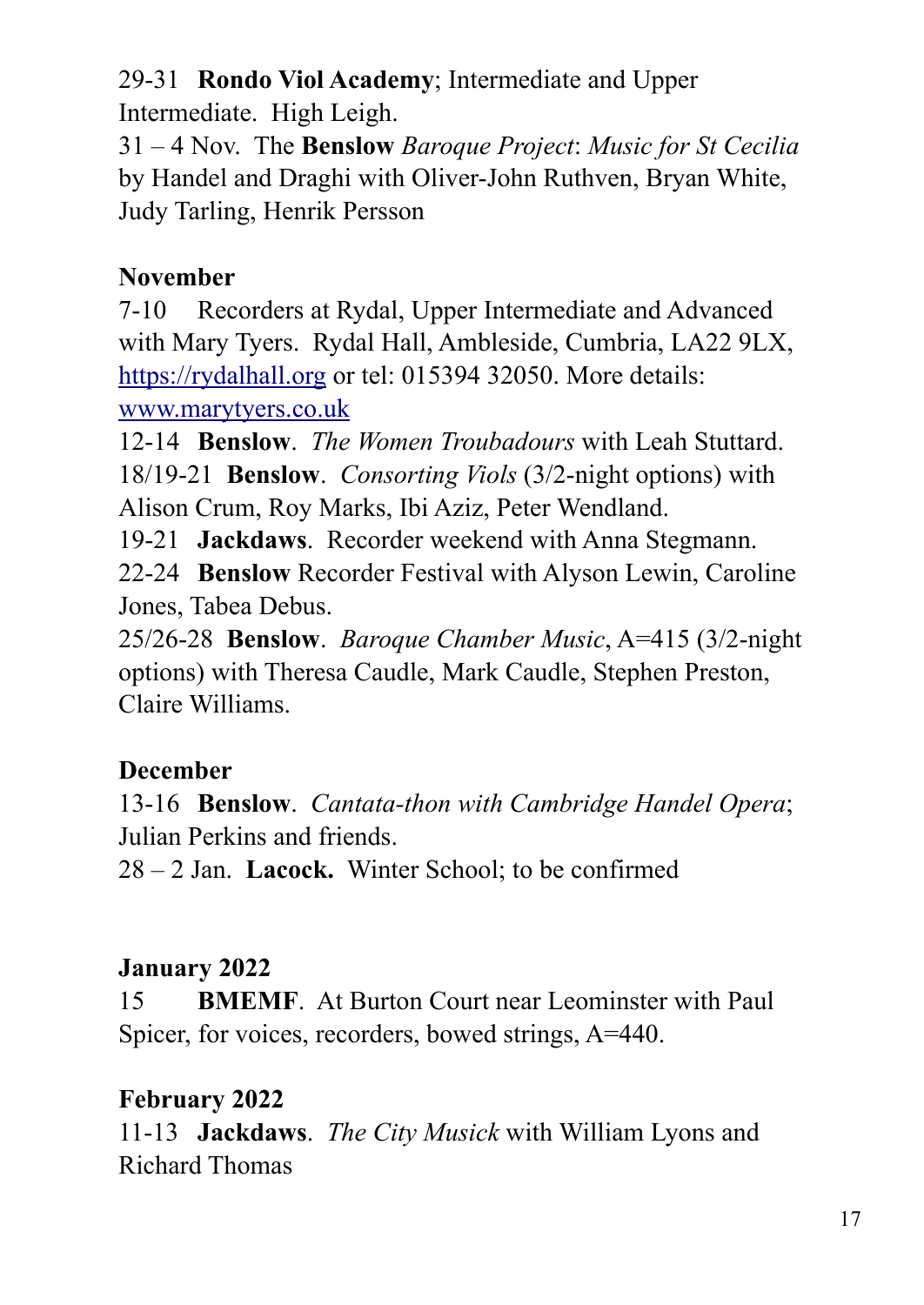21-27 Lacock. *Singing in Castara* week in Tobago with Justin Doyle (to be confirmed).

#### **March 2022**

20-25 **Lacock**. *Corsham Lamentations*; Lenten music by Tallis, White, Parsley and Clemens with Rory McCleery

## **May 2022**

15-20 **Lacock**. *Ambleside Music Week*. Music by Juan Esquivel including the 8-part *Missa Ut re mi fa so la*, with Eamonn Dougan.

## **June 2022**

2 Thomas Tomkins  $450<sub>th</sub>$  birth anniversary, St. Davids. Wales EMF Cymru.

19-25 **Lacock**. Music at Monteconero (Adriatic former mediaeval monastery); Latin American music, including Padilla *Lamentations.* Manuel de Sumaya and Padilla's *Circumdederunt me* and *Versa est in luctum*, with Gabriel Crouch.

## **September 2022**

3-5 **Jackdaws**. *Stylish Baroque* with Theresa Caudle and Alastair Ross.

9-11 **Jackdaws**. *The City Musick* with William Lyons and Richard Thomas

**Contacts for workshops**

**Accord.** [www.moulindecajarc.com](http://www.moulindecajarc.com).

**Baroque Dance Workshop**. Lis Talbott 01587 829072, edavies@edavies.co.uk

**Baroque Week**. Queen Anne's School, Caversham, Berks. 01747 830625, [info@baroque-week.org.uk](mailto:info@baroque-week.org.uk), www.baroqueweek.org.uk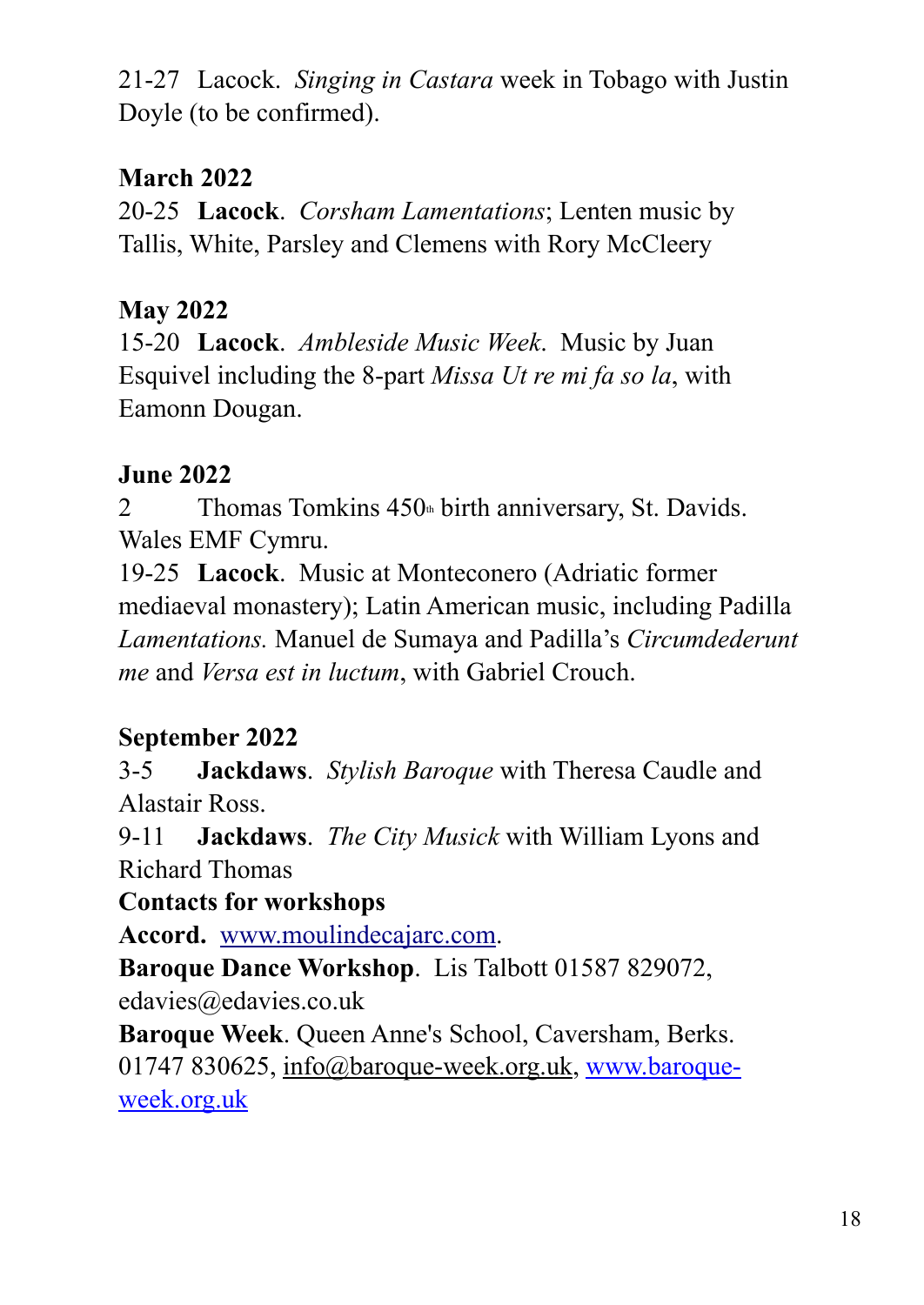**Benslow Music Trust**, Little Benslow Hills, Ibberson Way, Hitchin, Hertfordshire, SG4 9RB. 01462 459446, [info@benslow.org](mailto:info@benslow.org), [www.benslow.org](http://www.benslow.org/)

**Beauchamp Early Music Course**, c/o Gloucester Academy of Music, Barbican House, Gloucester, GL1 2JF. 01452 688592, [earlymusic@glosacadmusic.co.uk,](mailto:earlymusic@glosacadmusic.co.uk) [www.glosacadmusic.co.uk](http://www.glosacadmusic.co.uk) **BMEMF**, Sue Russell, 01568 780559,

peterandsuerussell@btinternet.com, [www.bmemf.org.uk](http://www.bmemf.org.uk/)

**BREMF** Brighton Early Music Festival, [www.bremf.org.uk](http://www.bremf.org.uk/)

**Cambridge Early Music**, [https://](https://www.cambridgeearlymusic.org)

[www.CambridgeEarlyMusic.org](https://www.cambridgeearlymusic.org)

**Cambridge Woodwind Makers.** 

[www.cambridgewoodwindmakers.org](http://www.cambridgewoodwindmakers.org) 

Canford Summer School of Music, Sherborne School,

Sherborne, Dorset, DT9 3AP. 020 8660 4766,

[canfordsummersch@aol.com,](mailto:canfordsummersch@aol.com) [www.canfordsummerschool.co.uk](http://www.canfordsummerschool.co.uk/) **Chalemie**, Headington School, Headington Road, Oxford, OX3. [www.chalemie.co.uk](http://www.chalemie.co.uk/)

**Consort de Danse**. <http://www.ukbaroquedance.com>Philippa Waite, 07976 374482.

**Dartington International Summer School**. 01803 847080, [info@dartingtonsummerschool.org.uk](mailto:info@dartingtonsummerschool.org.uk),

[www.dartingtonsummerschool.org.uk](http://www.dartingtonsummerschool.org.uk/)

**Dillington House, Ilminster, Somerset, TA19 9DT** 01460 258615 dillington@somerset.gov.uk [www.dillington.com](http://www.dillington.com) **Discoed** Upper House, Discoed, nr Presteigne, LD8 2NW. 01547

560369, DiscoedEarlyMusic@BTConnect.com,

[info@EarlyMusicInTheMarches.com](mailto:info@EarlyMusicInTheMarches.com) 

**Dolmetsch Summer School**, Frensham Heights nr. Farnham, 01428 643235, [brian@dolmetsch.com,](mailto:brian@dolmetsch.com) [www.dolmetsch.com](http://www.dolmetsch.com/) **Dorset Bach Cantata Club**, Sturminster Newton High School, Bath road, Sturminster Newton, Dorset, DT10 1DT. [http://](http://www.dorsetbach.org.uk/) [www.dorsetbach.org.uk/](http://www.dorsetbach.org.uk/), 01933 425 383.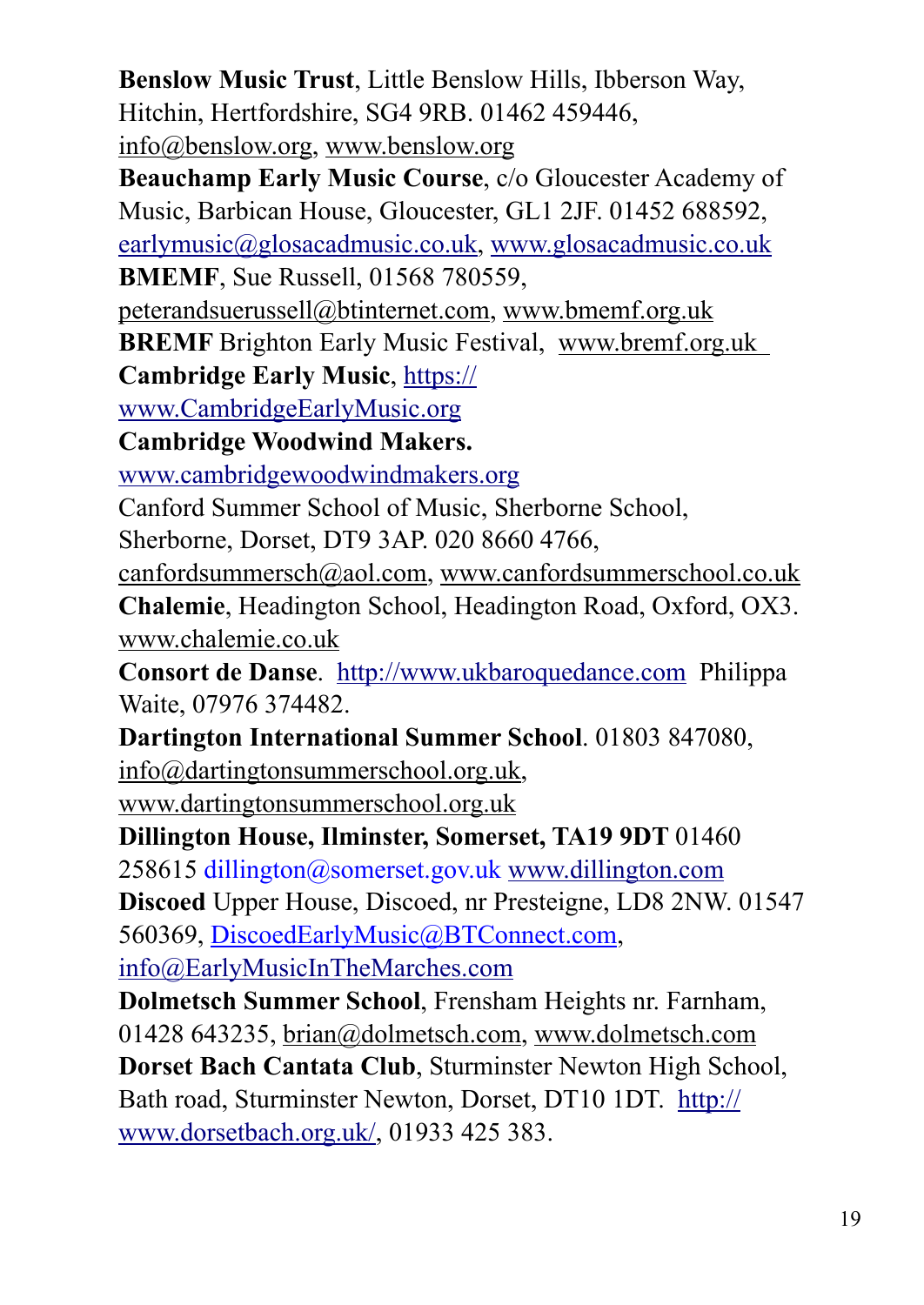**Easter Early Music Course** for recorder & viol players. St

George's School, Wells Lane, Ascot, SL5 7DZ.

[info@easterearlymusiccourse.org.uk](mailto:info@easterearlymusiccourse.org.uk),

[easterearlymusiccourse.org.uk](http://www.easterearlymusiccourse.org.uk/)

**EEMF,** [committee@eemf.org.uk](mailto:%20committee@eemf.org.uk)**,** www.eemf.org.uk

**EMFScotland**, [events@emfscotland.org.uk](mailto:events@emfscotland.org.uk),

[www.emfscotland.org.uk](http://www.emfscotland.org.uk/)

**Farncombe Estate**, Adult Learning Centre, Broadway, WR12 7LJ. 01386 854100, [enquiries@FarncombeEstate.co.uk,](mailto:enquiries@FarncombeEstate.co.uk)

[www.farncombecourses.co.uk](http://www.farncombecourses.co.uk/)

Fiori Musicali, 01327 360931, [www.fiori-musicali.com](http://www.fiori-musicali.com/)

**Halsway Manor,** Halsway Lane, Crowcombe, Somerset, TA4 4BD 01984 618274 office@halswaymanor.org.uk,

[www.halswaymanor.org.uk](http://www.halswaymanor.org.uk)

**Hawkwood College**, Painswick Old Road, Stroud, GL6 7QW. 01453 759034, [info@hawkwoodcollege.co.uk](mailto:info@hawkwoodcollege.co.uk),

[www.hawkwoodcollege.co.uk](http://www.hawkwoodcollege.co.uk/)

**Higham Hall College**, Bassenthwaite Lake, Cockermouth, Cumbria, CA13 9SH Early Music Summer Course. Details from 017687 76276, [info@highamhall.com](mailto:info@highamhall.com), [www.highamhall.com](http://www.highamhall.com/) **HISS** (Historically Informed Summer School), www.hiss.org.uk Historical Dance and Music Summer School; [http://](http://historicaldance.org.uk/summerschool/) [historicaldance.org.uk/summerschool/](http://historicaldance.org.uk/summerschool/)

IoM, Ballacottier School, Douglas, Isle of Man. 01624 695777, [Helen.Kneale@liverpool.ac.uk,](mailto:Helen.Kneale@liverpool.ac.uk) [www.eileensilcocks.co.uk](http://www.eileensilcocks.co.uk/)

**Irish Recorder & Viol Course**. Termonfechin, Ireland. 00 353 85 288 0389, [info@irishrecorderandviolcourse.org,](mailto:info@irishrecorderandviolcourse.org)

[www.irishrecorderandviolcourse.org](http://www.irishrecorderandviolcourse.org/)

**Jackdaws Music Education Trust**, Great Elm, Frome, Somerset BA11 3NY. 01373 812 383, [music@jackdaws.org,](mailto:music@jackdaws.org)

[www.jackdaws.org.uk](http://www.jackdaws.org.uk/)

The Kingcombe Centre, Toller Porcorum, Dorchester, Dorset, DT2 0BQ, 01300 320684, [kingcombe@hotmail.co.uk](mailto:kingcombe@hotmail.co.uk), [www.kingcombe.org](http://www.kingcombe.org/)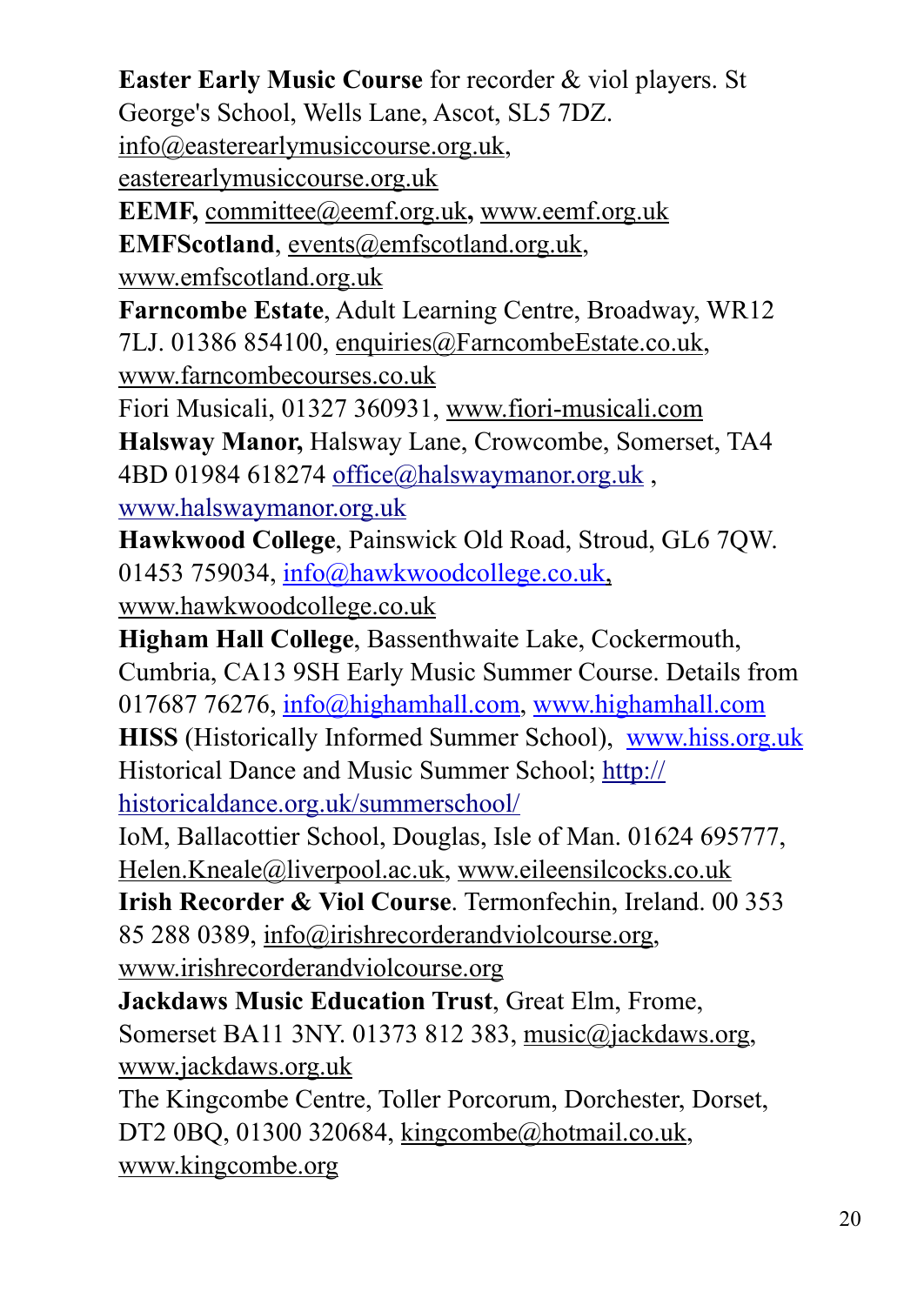**Knuston Hall**, Irchester, Wellingborough, Northants, NN29 7EU. 01933 312104, [enquiries@knustonhall.org.uk,](mailto:enquiries@knustonhall.org.uk) [www.knustonhall.org.uk](http://www.knustonhall.org.uk/) **Lacock**, Andrew van der Beek, 01249 730468, [avdb@cantax.freeserve.co.uk,](mailto:avdb@cantax.freeserve.co.uk) [www.lacock.org](http://www.lacock.org/) Leicester Early Music Festival. 0116 270 9984, [mail@earlymusicleicester.co.uk,](mailto:mail@earlymusicleicester.co.uk) [www.earlymusicleicester.co.uk](http://www.earlymusicleicester.co.uk/) Lute Society, Christopher Goodwin, 01483 202159, [lutesoc@aol.com](mailto:lutesoc@aol.com), [www.lutesoc.co.uk](http://www.lutesoc.co.uk/) Lyme Recorder Courses. [www.recordercourseslyme.com](http://www.recordercourseslyme.com)  Lythe, [www.lythechambermusic.wordpress.com](http://www.lythechambermusic.wordpress.com)  **Maison Verte Music,** <http://www.lamaisonverte.co.uk/courses/> Medieval Music in the Dales, [www.medievalmusicinthedales.co.uk](http://www.medievalmusicinthedales.co.uk)  Meeting Musicale des Monts Dore, [http://www.meeting](http://www.meeting-musical-des-monts-dore.fr/)[musical-des-monts-dore.fr/](http://www.meeting-musical-des-monts-dore.fr/) **MEMF**, Mike Ashley (MEMF Chair), [chairman@memf.org.uk](mailto:chairman@memf.org.uk), [www.memf.org.uk](http://www.memf.org.uk/) **Mostly Music**, Roger Wilkes, 01565 872650, [mostlymusic@btinternet.com](mailto:mostlymusic@btinternet.com), [www.mostlymusic.co.uk](http://www.mostlymusic.co.uk/) **Musica Donum Dei,** Wendy Hancock, wendy@philidors.co.uk, www.musicadonumdei.org **NCEM**, National Centre for Early Music, St Margaret's Church, Walmgate, Percy's Lane, York, YO1 9TI. 01904 632220, boxoffice@ncem.co.uk, www.ncem.co.uk **NEEMF**, [secretary@neemf.org.uk](mailto:secretary@neemf.org.uk), [www.neemf.org.uk](http://www.neemf.org.uk/) NEMA, [jane.beeson@btopenworld.com](mailto:jane.beeson@btopenworld.com), [www.nema-uk.org](http://www.nema-uk.org/) **NORVIS**, Northumbrian Recorder & Viol Summer School, Durham, 07736 108771, [enquiries@norvis.org.uk](mailto:enquiries@norvis.org.uk), [www.norvis.org.uk](http://www.norvis.org.uk/) **NWEMF viol weekend**,<https://nwemf.org/violweekend/> **Opus Anglicanum**, 01749 675131, [info@opus-a.co.uk](mailto:info@opus-a.co.uk), [www.opus-anglicanum.com](http://www.opus-anglicanum.com/)

**Orpheon Foundation**, [orpheon@gmx.at](mailto:orpheon@gmx.at)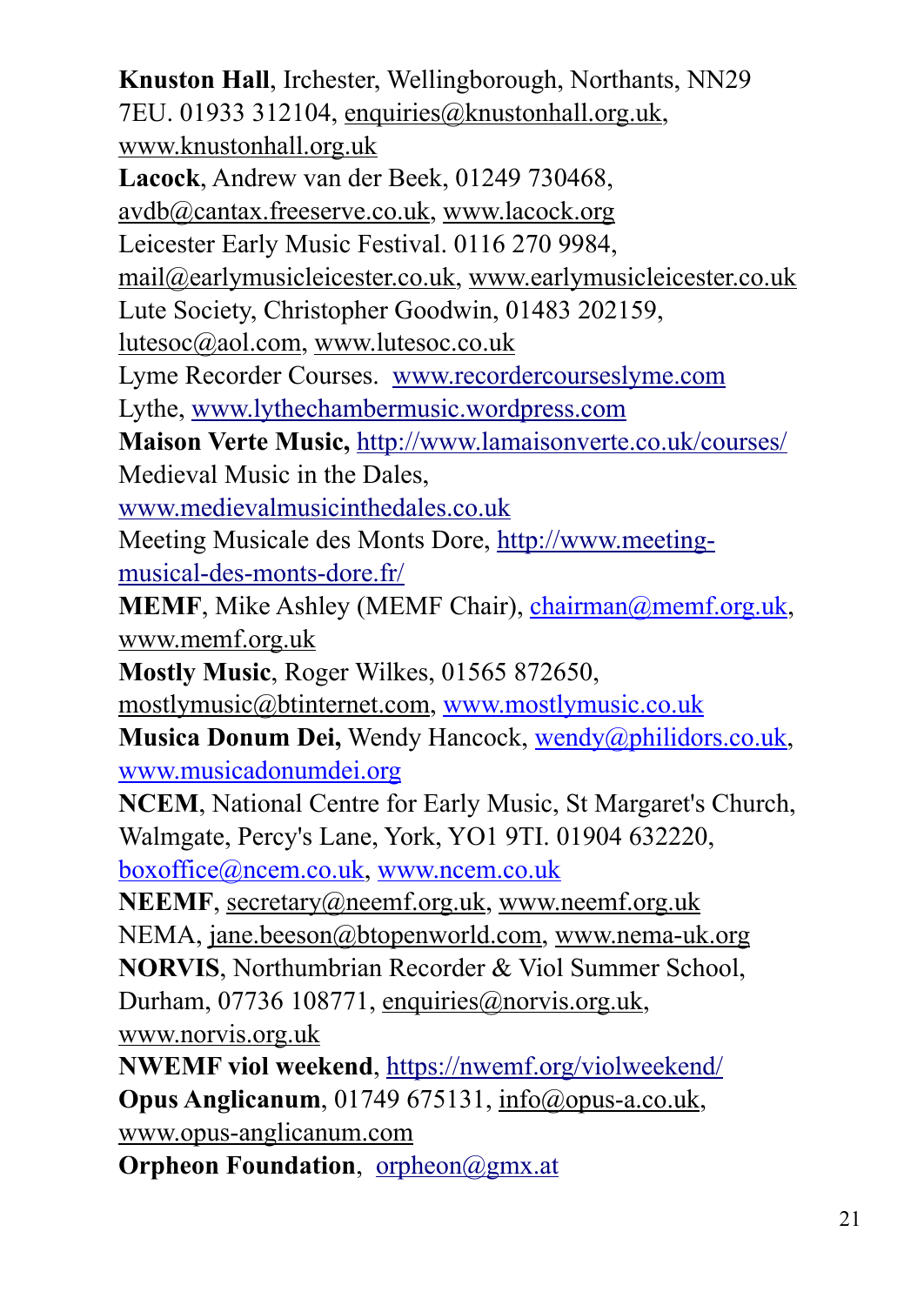Osiris. [http://osirisbrass.com/summer%20academy/index.html](http://osirisbrass.com/summer%2520academy/index.html) **Oxford Baroque Week**. Headington School, Oxford. 0161 281 2502, [p.b.collier@googlemail.com](mailto:p.b.collier@googlemail.com), [www.baroque-week.org.uk](http://www.baroque-week.org.uk/) **Platinum Consort**. <https://www.platinumconsort.com/> Pro Cantione Antiqua, 01943 874649 **Recorder Courses Lyme**. [enquiries@recordercourseslyme.com](mailto:enquiries@recordercourseslyme.com)  **Recorders For All** [wwwrecordersforall.org.uk](http://wwwrecordersforall.org.uk/) **Recorders Scotland**, Lynne Hope at Recorder Players, 19 West Burnside, Dollar, FK14 7DP, Scotland, UK **Recorder Summer School**, [http://](http://recordersummerschool.org.uk/) [recordersummerschool.org.uk/](http://recordersummerschool.org.uk/) Roger Wilkes, 01565 872650, [mostlymusic@btinternet.com](mailto:mostlymusic@btinternet.com) **Rondo Viol Academy**. 07949 511619, www.rondoviolacademy.co.uk **Run by Singers**. [www.runbysingers.org](http://www.runbysingers.org) 01438 840555. **Salts Mill, Saltaire**, 01274 288100, [sales@earlymusicshop.com](mailto:sales@earlymusicshop.com), [www.earlymusicshop.com](http://www.earlymusicshop.com) Schola Gregoriana of Cambridge, 01223 263063, [scholacambridge@aol.com,](mailto:scholacambridge@aol.com) [www.scholagregoriana.org](http://www.scholagregoriana.org/) **Scottish Recorder Course.** [https://](https://scottishrecordercourse.wordpress.com/) [scottishrecordercourse.wordpress.com/](https://scottishrecordercourse.wordpress.com/) **SEMF**, [richard.j.whitehouse@btinternet.com,](mailto:%20richard.j.whitehouse@btinternet.com) www.semf.org.uk **Sherborne Early Music**. Sherborne Girls School, Bradford Rd, Sherborne, Dorset, DT9 3ON, info@sherborneearlymusic.com, www.sherborneearlymusic.com Singers of Note, 01204 692797, [martin.westhorp@ntlworld.com,](mailto:martin.westhorp@ntlworld.com) [www.singersofnote.com](http://www.singersofnote.com/) Singing Days, 01943 874649,  $pca(\hat{\alpha})$ singingdays.co.uk, [www.singingdays.co.uk](http://www.singingdays.co.uk/) Society of Recorder Players, Manchester branch normally meets 1st Friday & 2nd Saturday of every month. Ros Flinn, 01772 335801, [manchester@srp.org.uk](mailto:manchester@srp.org.uk), [www.srp.org.uk/manchester/](http://www.srp.org.uk/manchester/index.php) [index.php](http://www.srp.org.uk/manchester/index.php)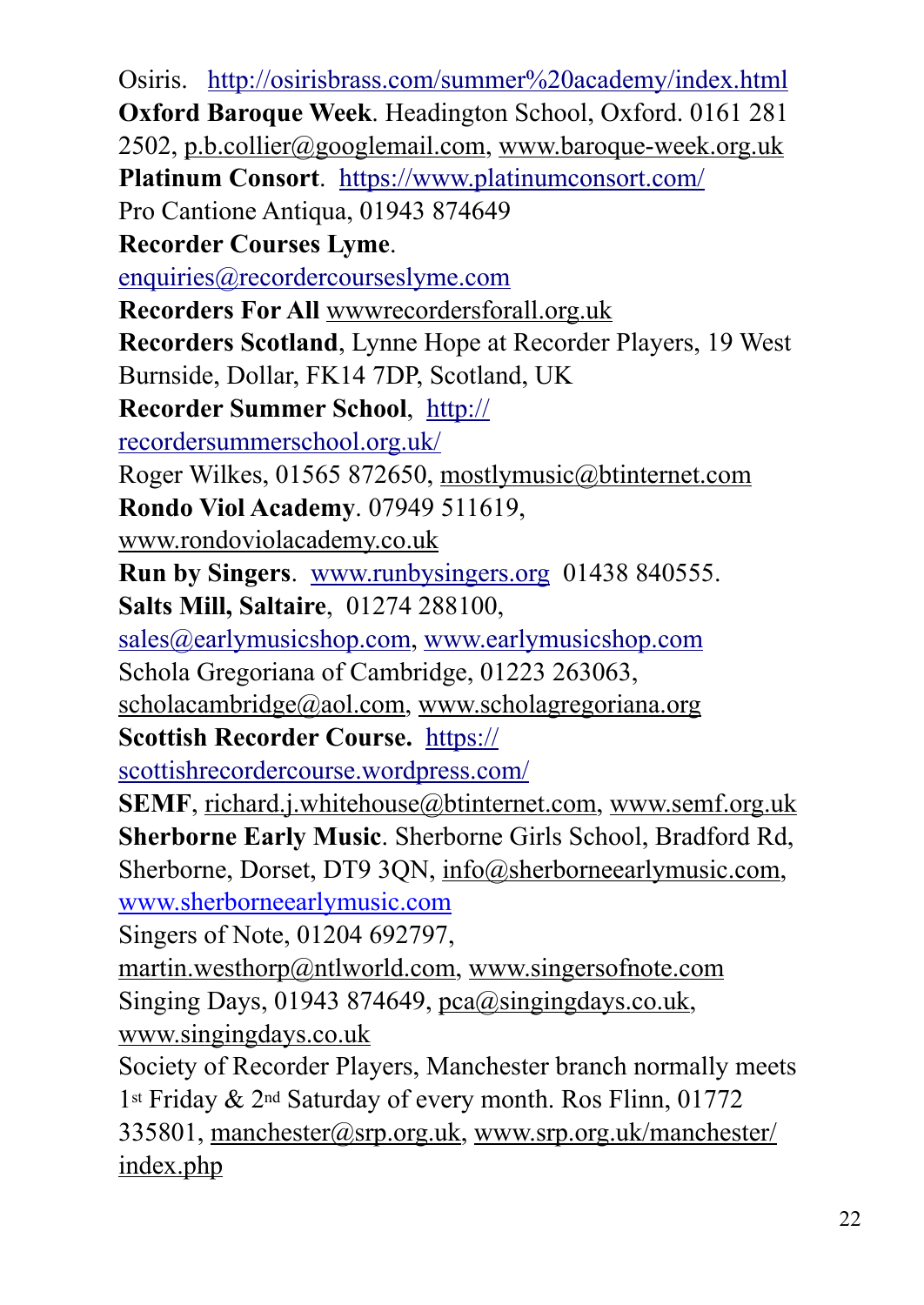**SWEMF**, [secretary@swemf.org.uk](mailto:secretary@swemf.org.uk), www.swemf.org.uk Tallis Scholars Summer School, Oakham School, Rutland, 01223 693281, [helen.poole@tsss.uk.com,](mailto:helen.poole@tsss.uk.com) [www.tsss.uk.com](http://www.tsss.uk.com/) Tewkesbury Viol workshop: Jill Davies 01684 850112 [oldchapelcourt@btinternet.com](mailto:oldchapelcourt@btinternet.com) **The Sixteen,** <https://thesixteen.com/events> **Triora Musica**, Deborah Roberts, 01273 823788, [deborah@musica-secreta.com,](mailto:deborah@musica-secreta.com) [www.trioramusica.com](http://www.trioramusica.com/) **TVEMF**, [www.tvemf.org](http://www.tvemf.org/), [secretary@tvemf.org](mailto:secretary@tvemf.org), [tamesis@tvemf.org](mailto:tamesis@tvemf.org)  **VdGS** (Viola de Gamba Society), 01904 706959, [admin@vdgs.org.co.uk,](mailto:admin@vdgs.org.co.uk) [www.vdgs.org.uk](http://www.vdgs.org.uk/#http://www.vdgs.org.uk) **West Dean College**, Chichester, PO18 0QZ, 01243 811301, [short.courses@westdean.org.uk](mailto:short.courses@westdean.org.uk), [www.westdean.org.uk](http://www.westdean.org.uk/)

#### **On-line**

Tallis *Spem in Alium* sung by Stile Antico [https://](https://www.youtube.com/watch?v=QfnEbwcLq0E&feature=youtu.be) [www.youtube.com/watch?v=QfnEbwcLq0E&feature=youtu.be](https://www.youtube.com/watch?v=QfnEbwcLq0E&feature=youtu.be)

Recorder consort music downloads [https://](https://www.helenhooker.co.uk/downloads) [www.helenhooker.co.uk/downloads](https://www.helenhooker.co.uk/downloads) 

J.S. Bach chamber music: [http://www.herscheltrio.co.uk/new](http://www.herscheltrio.co.uk/new-concert-video.html)[concert-video.html](http://www.herscheltrio.co.uk/new-concert-video.html) 

Backing tracks for recorder players [https://www.srp.org.uk/](https://www.srp.org.uk/david-moses-downloads/) [david-moses-downloads/](https://www.srp.org.uk/david-moses-downloads/) 

**i Fagiolini's** *Sing The Score (+Extra).* Robert Hollingworth and his group have made 'sing along' videos: [https://](https://www.youtube.com/playlist?list=PLsdmpGkkaBlCmyiEyHtUjBAEIjbb4bVXp) [www.youtube.com/playlist?](https://www.youtube.com/playlist?list=PLsdmpGkkaBlCmyiEyHtUjBAEIjbb4bVXp) [list=PLsdmpGkkaBlCmyiEyHtUjBAEIjbb4bVXp](https://www.youtube.com/playlist?list=PLsdmpGkkaBlCmyiEyHtUjBAEIjbb4bVXp) and [www.ifagiolini.com/singthescore](http://www.ifagiolini.com/singthescore)

Peter Holman has an online concert at [https://www.youtube.com/](https://www.youtube.com/watch?v=7-qIJ232JWc) [watch?v=7-qIJ232JWc.](https://www.youtube.com/watch?v=7-qIJ232JWc)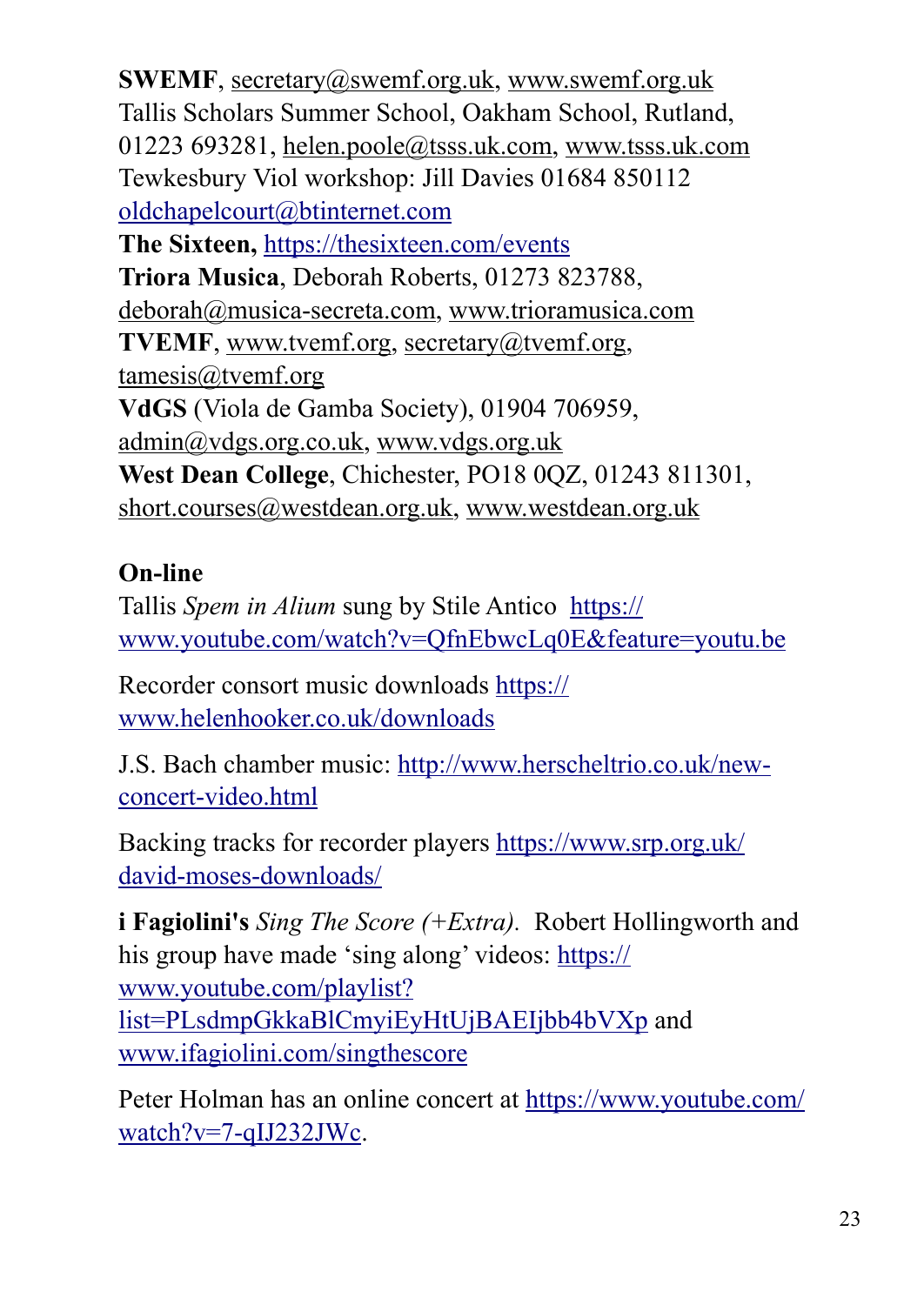Play along (with) MIDI Files for Viola da Gambas & Recorders: <https://tpgettys.weebly.com/>

Or with the Chelys Consort (viols): [http://](http://www.chelysconsort.co.uk/consort-minus-one.html) [www.chelysconsort.co.uk/consort-minus-one.html](http://www.chelysconsort.co.uk/consort-minus-one.html) 

Cappella Nova Outreach in association with Strathclyde University's Centre for Lifelong Learning: [https://](https://mycll.strath.ac.uk/MyCLL/Classes?cid=76&cname=Music+%2526+Singing+in+collaboration+with+Cappella+Nova+Outreach) [mycll.strath.ac.uk/MyCLL/Classes?cid=76&cname=Music+](https://mycll.strath.ac.uk/MyCLL/Classes?cid=76&cname=Music+%2526+Singing+in+collaboration+with+Cappella+Nova+Outreach) [%26+Singing+in+collaboration+with+Cappella+Nova+Outreac](https://mycll.strath.ac.uk/MyCLL/Classes?cid=76&cname=Music+%2526+Singing+in+collaboration+with+Cappella+Nova+Outreach) [h](https://mycll.strath.ac.uk/MyCLL/Classes?cid=76&cname=Music+%2526+Singing+in+collaboration+with+Cappella+Nova+Outreach)

Clare College choir video: [https://www.clarecollegechoir.com/](https://www.clarecollegechoir.com/videos) [videos](https://www.clarecollegechoir.com/videos)

Ex Cathedra have made recordings, e.g. sing-alongs for young children, see [https://mailchi.mp/excathedra/may-2020-enews?](https://mailchi.mp/excathedra/may-2020-enews?e=994f568de2) [e=994f568de2](https://mailchi.mp/excathedra/may-2020-enews?e=994f568de2)

A Web page of on-line events is being maintained by SWEMF at <https://www.swemf.org.uk/events/online-events/>,

by EEMF at [www.eemf.org.uk/lockdown\\_links.html](http://www.eemf.org.uk/lockdown_links.html)

and by BMEMF at [www.bmemf.org.uk/online-activities.html](http://www.bmemf.org.uk/online-activities.html) 

An Alison Kinder lecture-recital on the music of Tobias Hume is at [https://www.youtube.com/watch?](https://www.youtube.com/watch?feature=youtu.be&v=amqG1fSKXGs&app=desktop) [feature=youtu.be&v=amqG1fSKXGs&app=desktop](https://www.youtube.com/watch?feature=youtu.be&v=amqG1fSKXGs&app=desktop);

she has many other videos *via*

[https://www.youtube.com/channel/](https://www.youtube.com/channel/UCnMc0tcKenkLzpbAfyFpkng) [UCnMc0tcKenkLzpbAfyFpkng](https://www.youtube.com/channel/UCnMc0tcKenkLzpbAfyFpkng) .

6 Platinum Consort workshops, available at [https://](https://www.platinumconsort.com/jmf.html) [www.platinumconsort.com/jmf.html](https://www.platinumconsort.com/jmf.html) 

**The Sixteen** have online performances and talks at [https://](https://thesixteen.com/quarantine-with-the-sixteen/) [thesixteen.com/quarantine-with-the-sixteen/](https://thesixteen.com/quarantine-with-the-sixteen/) and [What's On -](https://thesixteen.com/whats-on/)  [The Sixteen](https://thesixteen.com/whats-on/) (*A Choral Odyssey* sequence).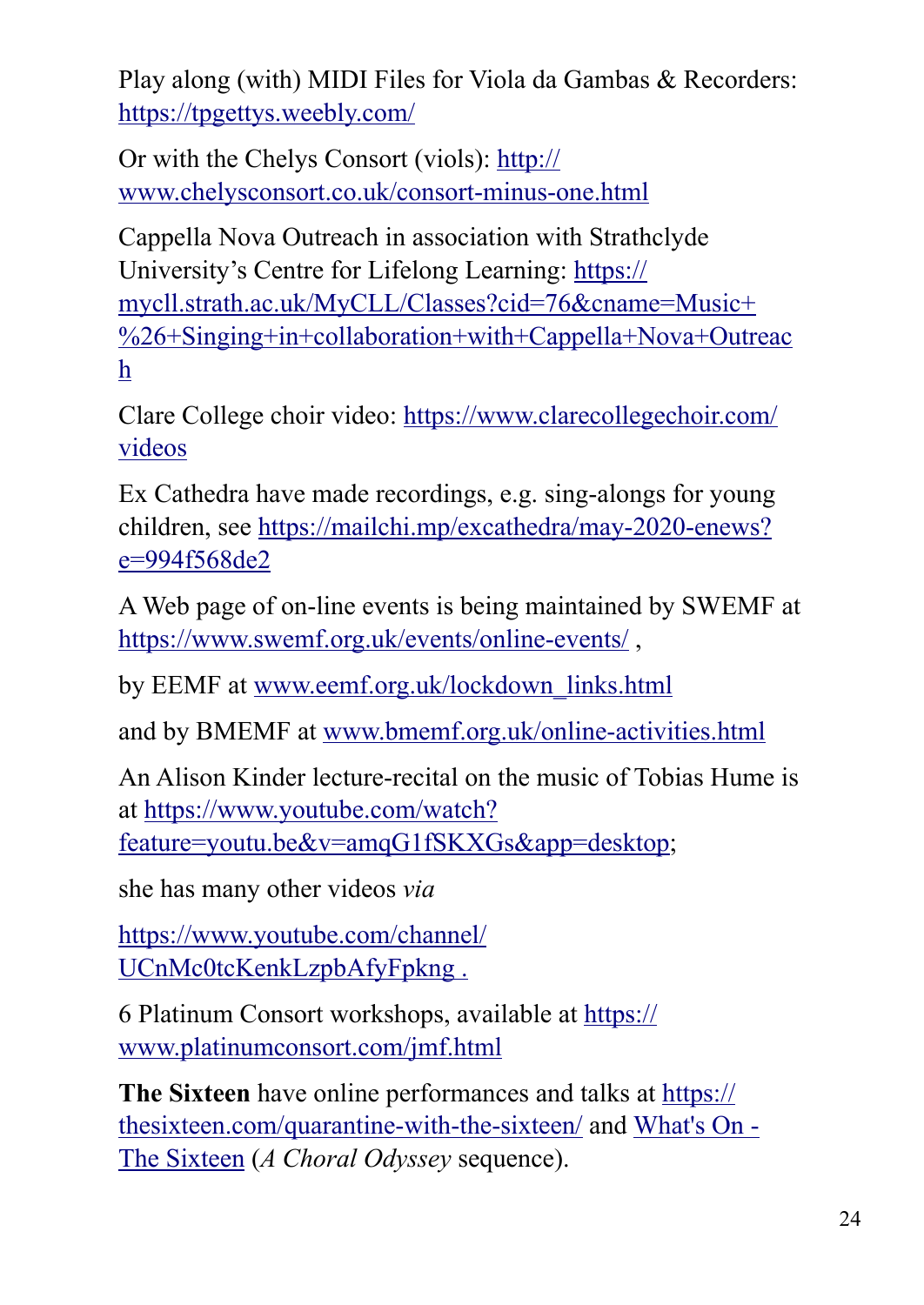There are backing tracks for a variety of early music instrumental works at <https://www.catonthekeysmusic.co.uk/> . A few tracks are free.

David Hatcher has consort music minus one part - for you to fill in! – see

[https://mcusercontent.com/c026d8a75afa57593f8f404ae/files/](https://mcusercontent.com/c026d8a75afa57593f8f404ae/files/de44401b-cf33-4a18-bf6d-852839e80db8/Consort_music_minus_one_intro_1.pdf) [de44401b-cf33-4a18-bf6d-852839e80db8/](https://mcusercontent.com/c026d8a75afa57593f8f404ae/files/de44401b-cf33-4a18-bf6d-852839e80db8/Consort_music_minus_one_intro_1.pdf) Consort music minus one intro 1.pdf

The City Musick also have recordings minus one part – see <https://www.tcmusick.com/cck-music-store> - but you do have to pay.

*Unlock your Singing* with Jennie Cassidy at [https://](https://www.connectandteach.com/lesson/unlock-your-singing/) [www.connectandteach.com/lesson/unlock-your-singing/](https://www.connectandteach.com/lesson/unlock-your-singing/)

PlayScore 2, currently for IPhone/iPad only ([www.playscore.co](http://www.playscore.co) ) allows you to take a photo of your music and it will play it, or you can import a PDF to play. It allows you to play at any speed you like, and you can set the instruments and transpose. It also exports MIDI if you want.

Some on-line lessons are being offered by

Alison Kinder, viols, [www.alisonkinder.co.uk](http://www.alisonkinder.co.uk)

Oonagh Lee, historical oboes and recorders, [www.oonaghlee.com](http://www.oonaghlee.com)

Richard MacKenzie, lutes and guitars, [http://magnatune.com/](http://magnatune.com/artists/richard_mackenzie/) [artists/richard\\_mackenzie/](http://magnatune.com/artists/richard_mackenzie/) 

## **Regular Events**

The Telling Wednesday evenings, Fridays 11am Medieval singing workshops.<https://www.thetelling.co.uk/concert-diary>

Baroque Dance Notation Reading Classes with Philippa Waite, Artistic Director of Consort de Danse Baroque; reading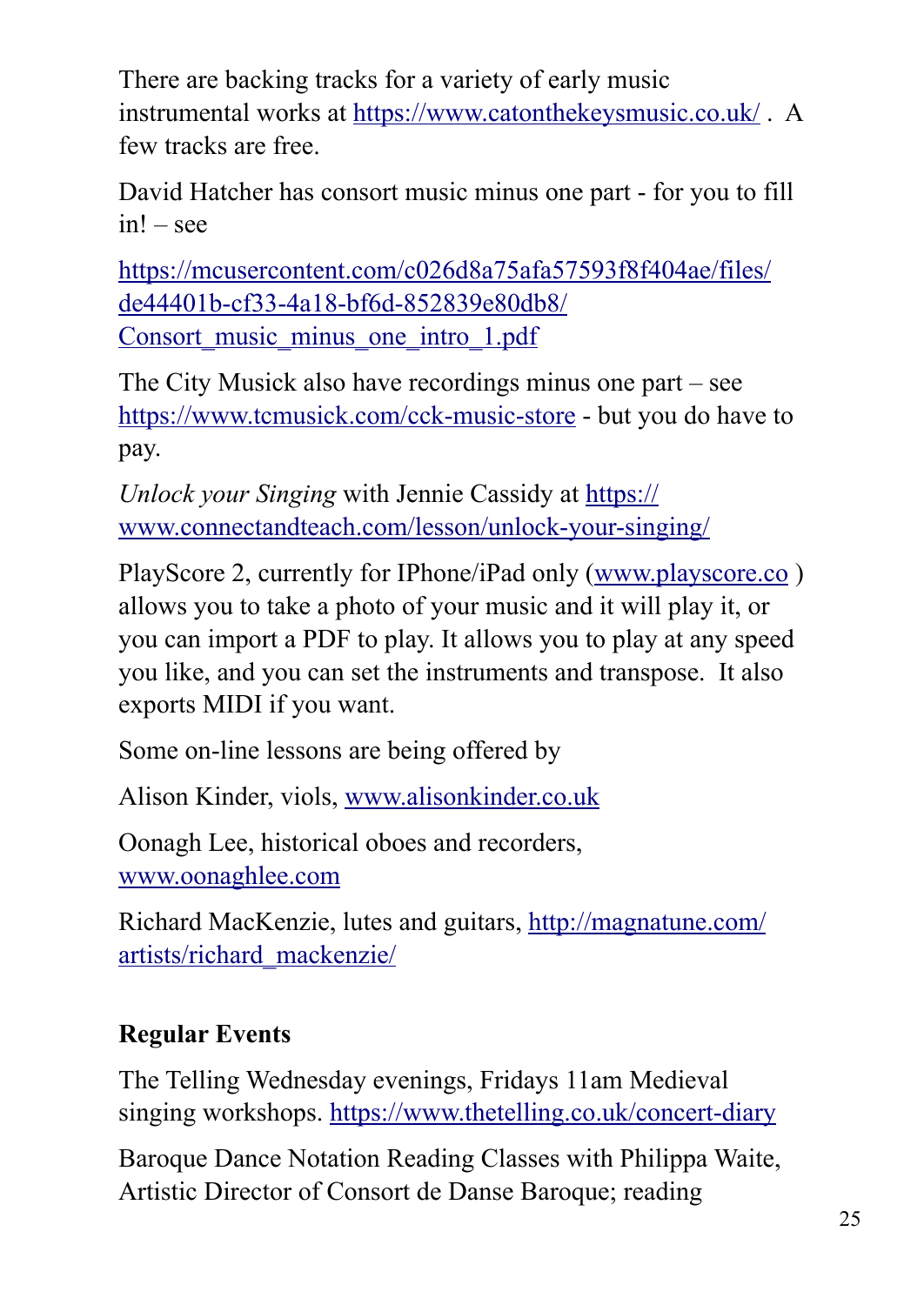*Beauchamp-Feuillet* notation. Thursday evenings: Beginner/ Improver: 6.45pm to 8.15pm; Intermediate: 8.30pm to 9.30pm. Series of five classes: May  $27<sub>th</sub>$ , June 3rd, 10th, 17th, 24 $<sub>th</sub>$ ; Or July</sub> 8th, 15th, 22nd, 29<sup>th</sup>, August 5<sup>th</sup>.

[philippa@ukbaroquedance.com](mailto:philippa@ukbaroquedance.com) , [http://](http://www.ukbaroquedance.com/classes/online-notation.html) [www.ukbaroquedance.com/classes/online-notation.html](http://www.ukbaroquedance.com/classes/online-notation.html) 

Dance Through the Ages with Philippa Waite. From the Middle Ages to the Early Twentieth Century, including the Elizabethan and English Regency periods. No experience or partner needed! Wednesdays 8.15pm to 9.15pm twice monthly - May  $26<sup>th</sup>$ , June 9th, 23<sup>rd</sup>, July 7th, 21<sup>st</sup>, August 4<sup>th</sup>.

[philippa@ukbaroquedance.com](mailto:philippa@ukbaroquedance.com) , [http://](http://www.ukbaroquedance.com/classes/online.html) [www.ukbaroquedance.com/classes/online.html](http://www.ukbaroquedance.com/classes/online.html) 

Baroque Recorder Duets with Marion Scott, Mondays 3-24 May 2021, 4pm-5pm and Fridays 7-28 May, 1030-1130. [https://](https://www.swemf.org.uk/event/7299/) [www.swemf.org.uk/event/7299/,](https://www.swemf.org.uk/event/7299/) [https://www.swemf.org.uk/](https://www.swemf.org.uk/event/7303/) [event/7303/](https://www.swemf.org.uk/event/7303/) 

Fridays 11-11.30 The Telling in Retreat. Medieval singing workshops https://www.thetelling.co.uk/in-retreat (available afterwards).

David Allinson Lunchtime Live, Fridays at 1pm: [http://](http://davidallinson.com/diary/) [davidallinson.com/diary/](http://davidallinson.com/diary/) 

Online Early Music Forum, three times per week; make harmony over the Web via Jamulus: [oemf@josquin.com](mailto:oemf@josquin.com)

Friday evenings 6pm SingTheScore: "For keen singers, SingTheScore is our new YouTube series. One mini-masterwork a week: historical intros from Robert Hollingworth, a few poorquality jokes, then sing along with I Fagiolini". [www.ifagiolini.com/SingTheScore](http://www.ifagiolini.com/SingTheScore)

Wednesdays 1pm. Lunchtime baroque concerts. [www.ensemblehesperi.com](http://www.ensemblehesperi.com)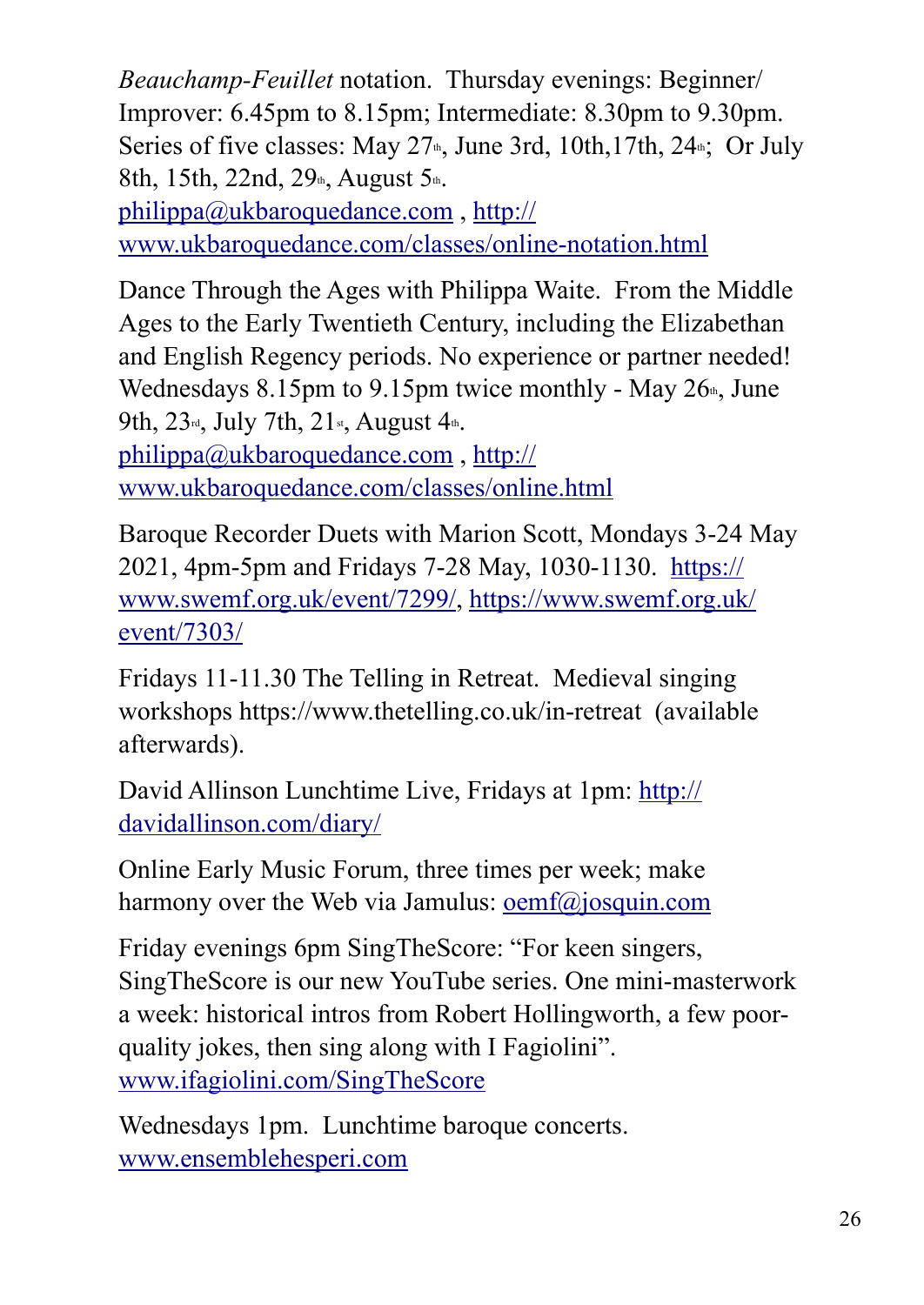Fridays 1pm. Eboracum Baroque spotlight concerts on YouTube and Facebook (available afterwards). [http://](http://eboracumbaroque.co.uk/#events) [eboracumbaroque.co.uk/#events](http://eboracumbaroque.co.uk/#events)

Trouvère Medieval Minstrels. Wednesday evenings 7pm on their Facebook page

#### **Concerts**

#### *NB. listing is no guarantee that the concert will take place. Please check*

**Please send information to: <b>[jmh@noc.ac.uk](mailto:jmh@noc.ac.uk)**. I do not actively research concerts, relying on members or organisers to submit details for inclusion.

## **June**

25 **The Sixteen**, *The Choral Pilgrimage 2021*; Liverpool Metropolitan Cathedral

## **July**

2 **The Sixteen**, *The Choral Pilgrimage 2021*; Derby Cathedral

12-16 **NCEM**. York Early Music Festival 13 7:30 pm. **Stile Antico**, *Missa Sine nominee* celebrating Josquin @ 500, York Minster

## **August**

23 8:00 pm. **Stile Antico**, *Missa Sine nominee,* streamed, celebrating Josquin @ 500

## **Contacts for concerts**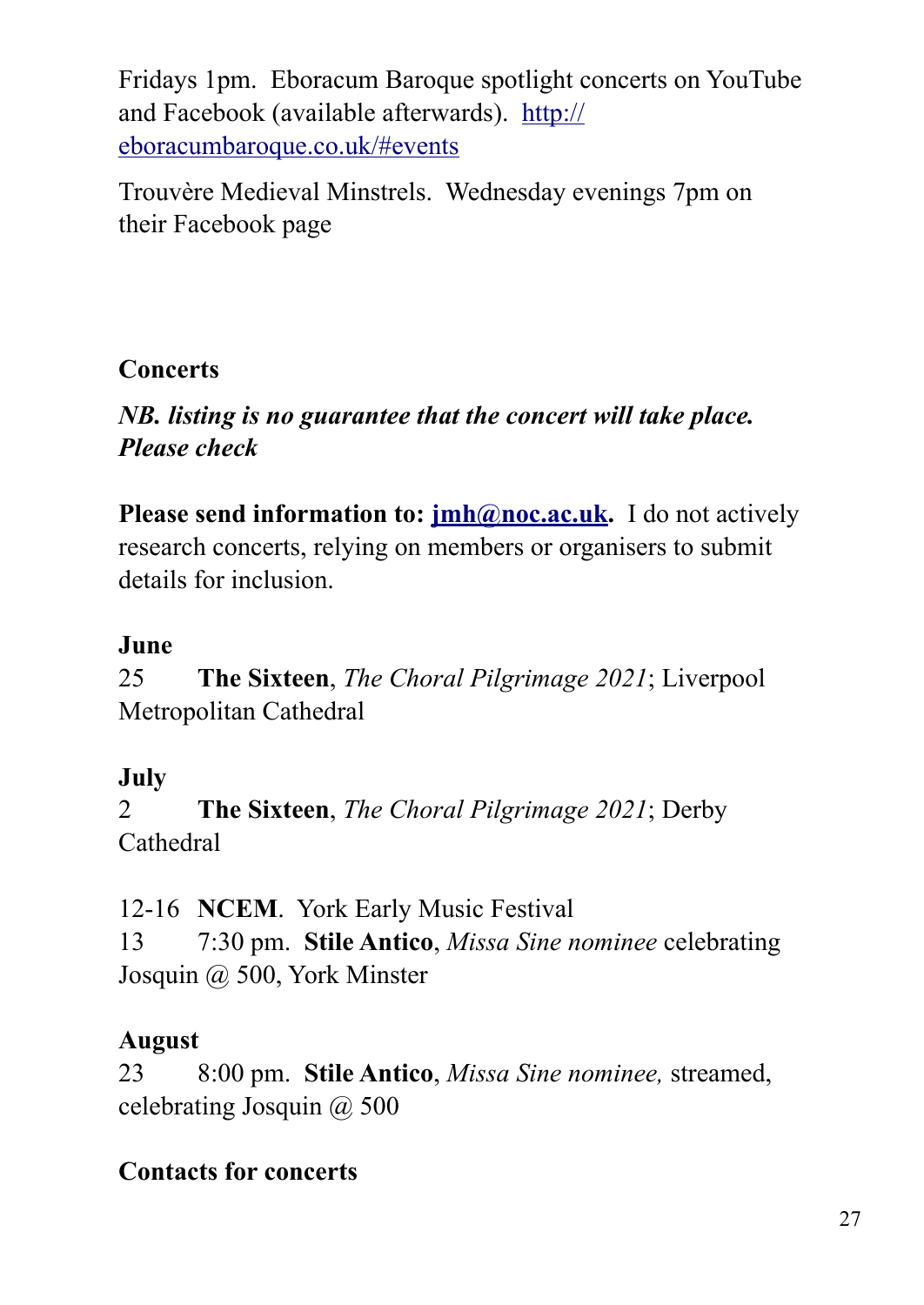**Armonico**. <http://www.armonico.org.uk> **Bassenthwaite** Festival. [info@bassfest.org.uk](mailto:info@bassfest.org.uk) , 07849 383727, [www.bassfest.org.uk](http://www.bassfest.org.uk)  **Birmingham Barber Institute**. <http://barber.org.uk/>0121 414 7333 Birmingham Town Hall. [www.thsh.co.uk](http://www.thsh.co.uk) 0121 345 0600. The **Bridgewater** Hall, Manchester. 0161 907 9000, 0161 950 0015, [www.bridgewater-hall.co.uk](http://www.bridgewater-hall.co.uk/) **Buxton Festival**. 0845 1272190, www.buxtonfestival.co.uk **Buxton Opera** House 0845 1272190, [boxoffice@buxtonoperahouse.org.uk,](mailto:boxoffice@buxtonoperahouse.org.uk) [www.buxtonoperahouse.org.uk](http://www.buxtonoperahouse.org.uk/) & www.buxtonfestival.co.uk Chandos Choir. [www.solihullchandoschoir.org](http://www.solihullchandoschoir.org)  **Chetham**'s School of Music, Long Millgate, Manchester, M3 1SB, 0161 838 7200, [www.chethams.com](http://www.chethams.com/) **Early Dance Circle Festival**, Ann Kent tel. 01484 663842, email paulkent4@btinternet.com [http://](http://www.earlydancecircle.co.uk/) [www.earlydancecircle.co.uk/](http://www.earlydancecircle.co.uk/) **Ex Cathedra.** [www.excathedra.co.uk](http://www.excathedra.co.uk) **Fiori Musicali** <http://fiori-musicali.com> Gregynog Festival. [www.gregynogfestival.org](http://www.gregynogfestival.org)  Higham Hall Bassenthwaite Lake, Cockermouth, CA13 9HS, 017687 76276, [admin@highamhall.com](mailto:admin@highamhall.com)  Kempley Village Hall,<http://www.kempleyvillagehall.org.uk/>, 07891 254372. Leeds University, <http://concerts.leeds.ac.uk> Leeds Waits. [alan.radford@btinternet.com](mailto:alan.radford@btinternet.com) **Leicester**, Castle House. [www.earlymusicleicester.co.uk](http://www.earlymusicleicester.co.uk) Leominster. Tourist Information Centre, [reception@leominstertourism.co.uk](mailto:reception@leominstertourism.co.uk) 01568 616460. **Lichfield** Festival. [www.lichfieldfestival.org](http://www.lichfieldfestival.org) **Liverpool Bach Collective**, [https://www.liverpoolbach.com/](https://www.liverpoolbach.com/future-events) [future-events](https://www.liverpoolbach.com/future-events)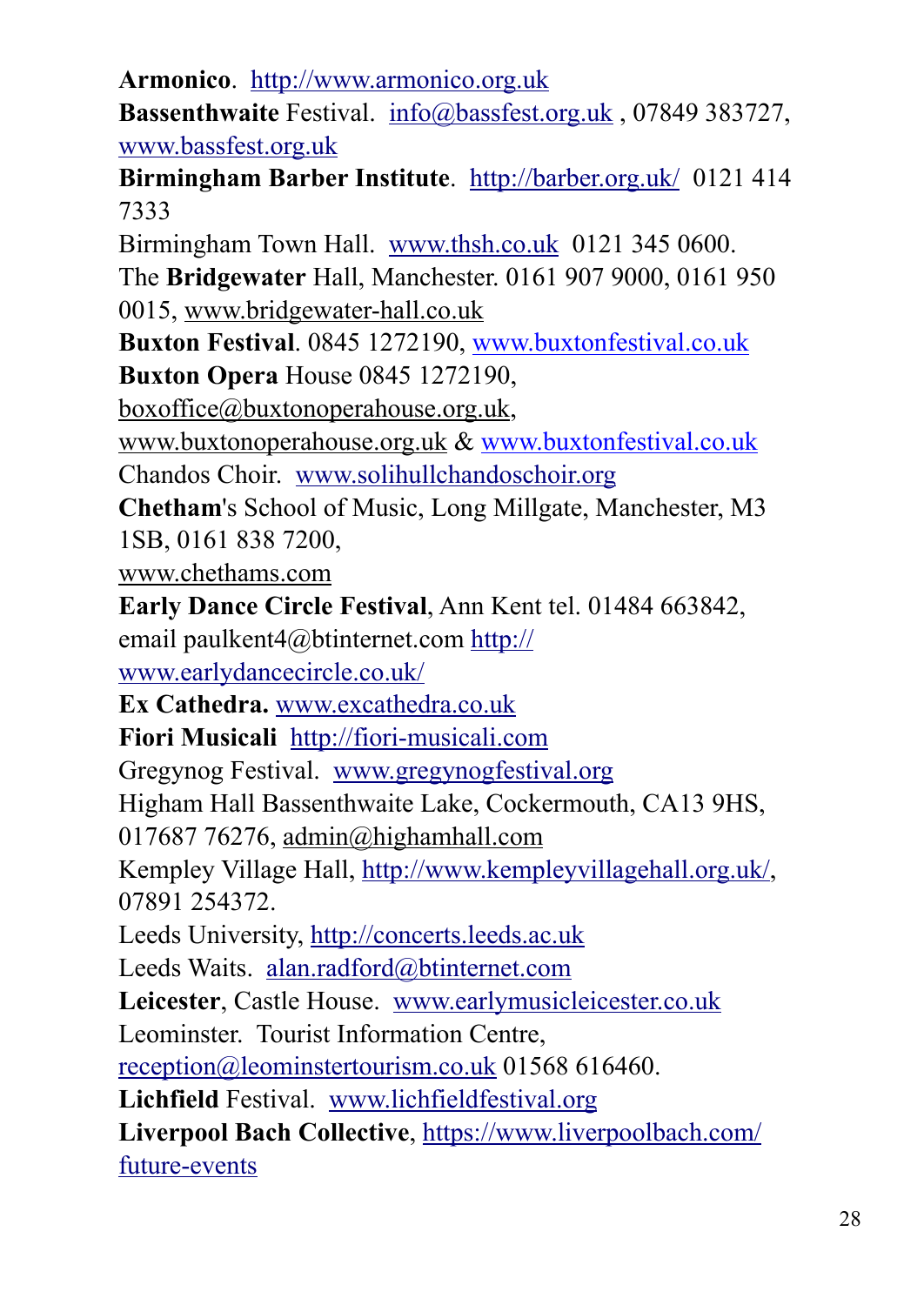**Liverpool Renaissance Singers**.

[www.liverpoolrenaissancesingers.org](http://www.liverpoolrenaissancesingers.org) 

**London Festival of Baroque Music**, [www.lfbm.org.uk](http://www.lfbm.org.uk)  **The Magic of Medieval Music** [https://www.ipmusic.org.uk/](https://www.ipmusic.org.uk/medievalmusic) [medievalmusic](https://www.ipmusic.org.uk/medievalmusic) 

Music in New Radnor. Box office 01544 350268.

**NCEM**, National Centre for Early Music, St Margaret's Church, Walmgate, Percy's Lane, York, YO1 9TI. 01904 632220,

boxoffice@ncem.co.uk, www.ncem.co.uk

**Newcastle University** [https://www.ncl.ac.uk/events/live-music/](https://www.ncl.ac.uk/events/live-music/nemf/) [nemf/](https://www.ncl.ac.uk/events/live-music/nemf/) 

**Oswestry,** [https://www.universe.com/users/oswestry-school](https://www.universe.com/users/oswestry-school-recital-series-B97WTF)[recital-series-B97WTF](https://www.universe.com/users/oswestry-school-recital-series-B97WTF) 

**Recorders Scotland**, Lynne Hope at Recorder Players, 19 West Burnside, Dollar, FK14 7DP, Scotland, UK

**Ripon**. 01765 605508, [www.riponinternationalfestival.com](http://www.riponinternationalfestival.com)  Royal Northern College of Music (**RNCM**), Manchester Box Office, 0161 907 5555, [box.office@rncm.ac.uk,](mailto:box.office@rncm.ac.uk)

[www.rncm.ac.uk](http://www.rncm.ac.uk/)

St Andrew's & West Church, Edinburgh. Queen's Hall Box Office, [http://www.thequeenshall.net/elsewhere/shows/,](http://www.thequeenshall.net/elsewhere/shows/) 0131-668 2019

**St. George's Singers**. [www.st-georges-singers.org.uk](http://www.st-georges-singers.org.uk), 01663 764012.

St Martin's Church, Worcester. [www.stmartinsworcester.org.uk](http://www.stmartinsworcester.org.uk) **Salts Mill, Saltaire**, 01274 288100,

[sales@earlymusicshop.com](mailto:sales@earlymusicshop.com), [www.earlymusicshop.com](http://www.earlymusicshop.com)  **Stile Antico**, <https://www.stileantico.co.uk/concerts>

**Stratford,** <http://www.stratford-upon-avon.org/soundbites>

**Tewkesbury**. [www.oldchapelcourtconcerts.eventbrite.com](http://www.oldchapelcourtconcerts.eventbrite.com) **The Sixteen**, [www.thesixteen.com](http://www.thesixteen.com)

**William Byrd Singers.** [http://www.williambyrdsingers.org.uk/](http://www.williambyrdsingers.org.uk/concerts.shtml) [concerts.shtml](http://www.williambyrdsingers.org.uk/concerts.shtml) 

Worcester Cathedral. Worcester Live Box Office, 01905 611427